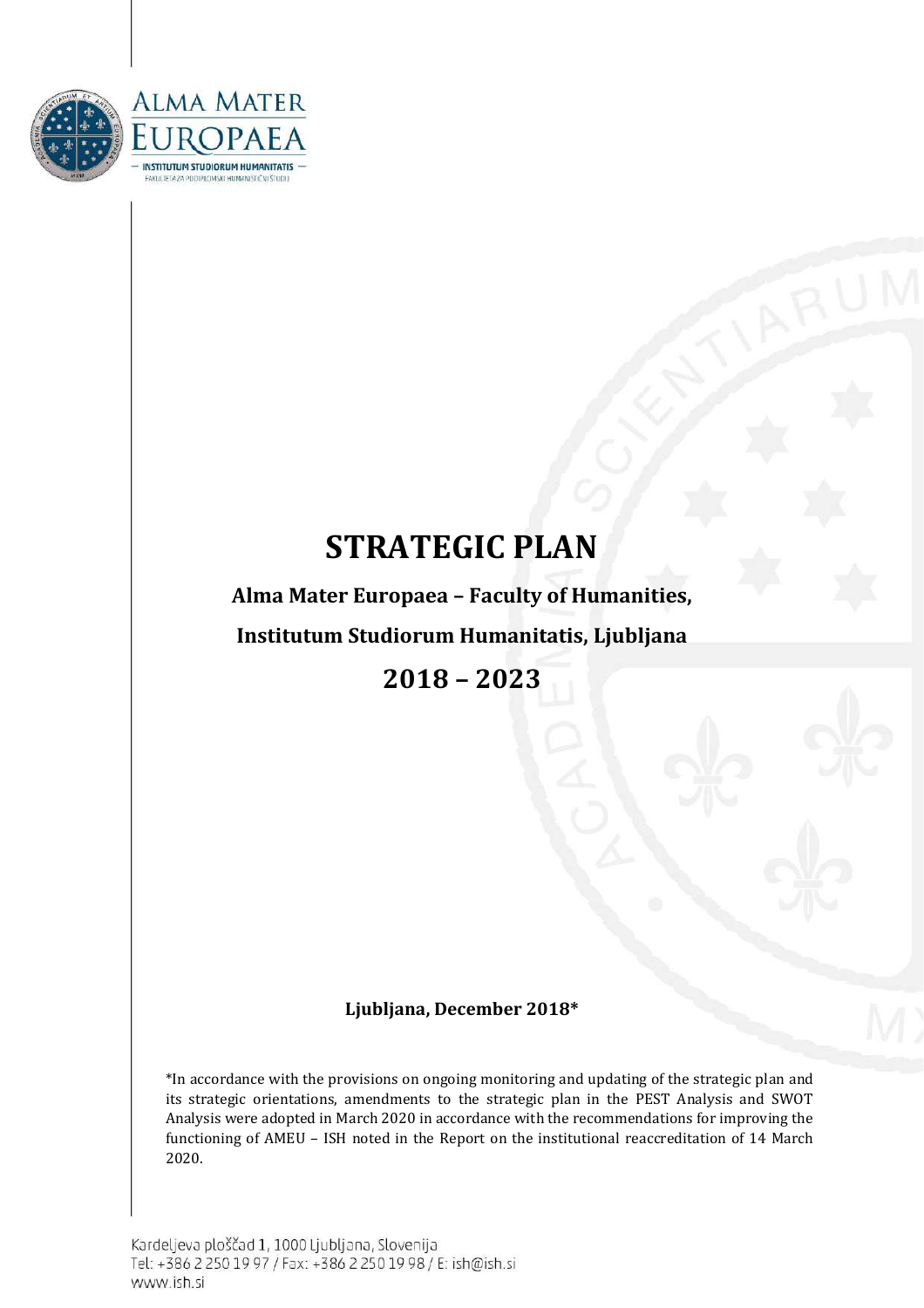# **TABLE OF CONTENTS**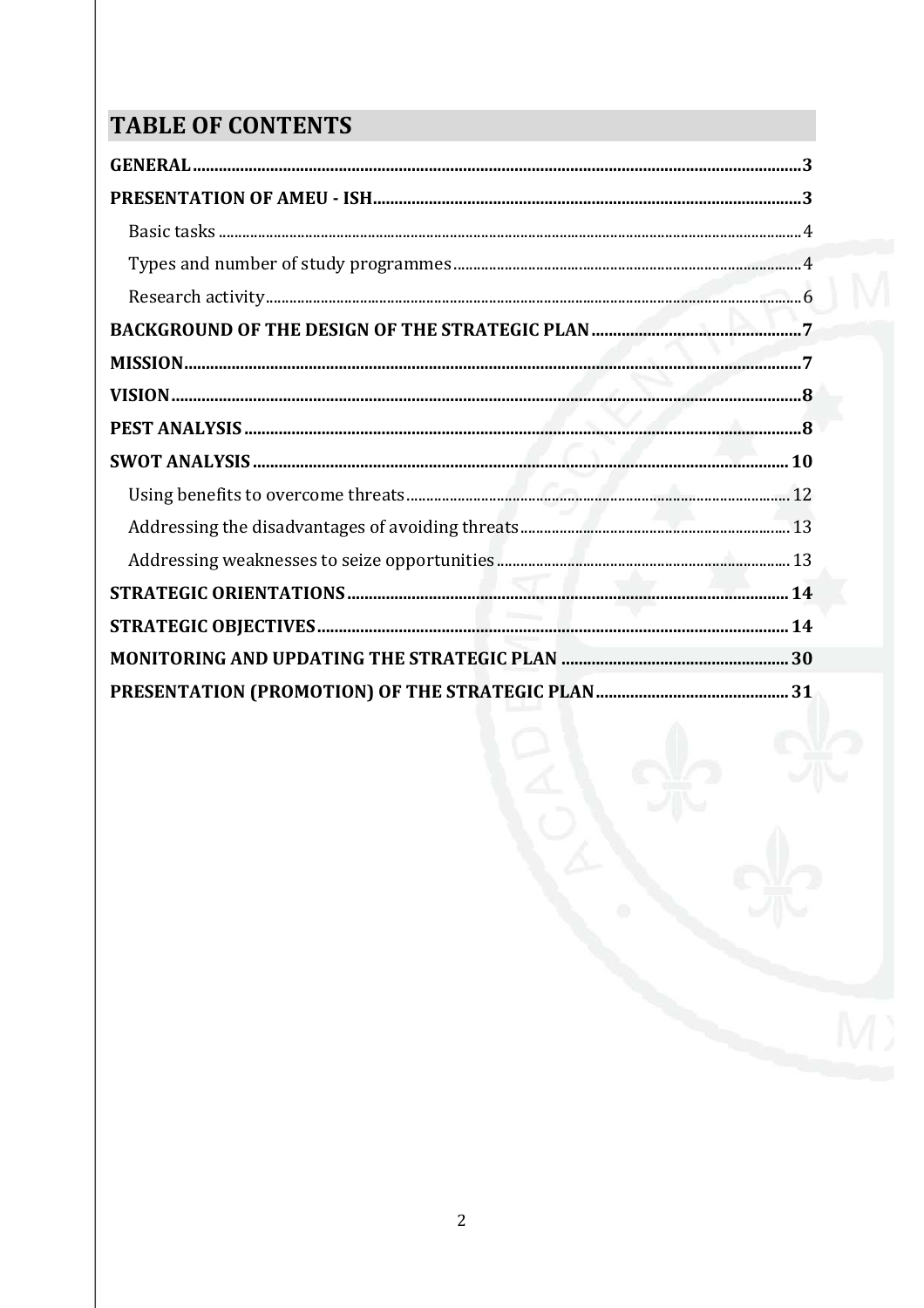## <span id="page-2-0"></span>**GENERAL**

### **Basic information**

| Name of the higher education                          | Alma Mater Europaea - Institutum Studiorum    |  |
|-------------------------------------------------------|-----------------------------------------------|--|
| institution / research organization                   | Humanitatis, Faculty of Graduate Humanities,  |  |
|                                                       | Ljubljana                                     |  |
| The abbreviation of the name                          | AMEU - ISH                                    |  |
| <b>Address</b>                                        | Kardeljeva ploščad 1, 1000 Ljubljana          |  |
| Website                                               | http://www.ish.si/                            |  |
| Email                                                 | ish@ish.si                                    |  |
| <b>Phone</b>                                          | +386 2 250 19 97                              |  |
| <b>Fax</b>                                            | +386 2 250 19 98                              |  |
| <b>Accreditation of the independent</b>               | First 24 November 1995, current 21 March 2013 |  |
| higher education institution                          | (valid until 30 September 2020)               |  |
| <b>Education</b><br><b>Erasmus</b><br><b>Tertiary</b> | Period 2014-2020                              |  |
| <b>Charter</b>                                        | Erasmus document number: 272314-EPP-1-2018-1- |  |
|                                                       | SI-EPPKA1-ECHE                                |  |

## <span id="page-2-1"></span>**PRESENTATION OF AMEU - ISH**

Institutum Studiorum Humanitatis - Faculty of Graduate Studies of Humanities, Ljubljana, was established in accordance with the Higher Education Act. At its 17th session, held on November 24, 1995, the Council of Higher Education of the Republic of Slovenia adopted the decision on approval to establish it. The Faculty was registered as an independent higher education institution in the records of higher education institutions at the Ministry of Education and Sport; the decision no. 601-736 / 95 was issued on entry.

On January 1, 2014, ISH, Faculty of the Humanities, Ljubljana joined under the auspices of Alma Mater Europaea - European Center Maribor (AMEU - ECM) and on April 30, 2014, it became an independent organizational unit under the name Alma Mater Europaea - Institutum Studiorum Humanitatis, Faculty of Graduate Studies in Humanities, Ljubljana (AMEU - ISH). AMEU - ISH is a member of AMEU - ECM, but its legal subjectivity is given as an independent legal entity within the meaning of an independent higher education institution.

AMEU - ISH operates as an independent higher education institution on the basis of the decision on the extension of accreditation no. 6033-27 / 2012/15, issued on 21 March 2013 by the Slovenian Quality Assurance Agency (SQAA). By decision no. 6033-359 / 2015/2, AMEU - ISH was registered as an independent higher education institution in the register of higher education institutions at the Ministry of Education, Science and Sport. The Institute, as a single legal entity under private law, operates in accordance with applicable law and is responsible for its obligations with all its assets.

AMEU - ISH provides higher education at the undergraduate (university) and postgraduate (master and doctoral) levels. All study programs are accredited according to the regulations and criteria of the institutions of the Republic of Slovenia.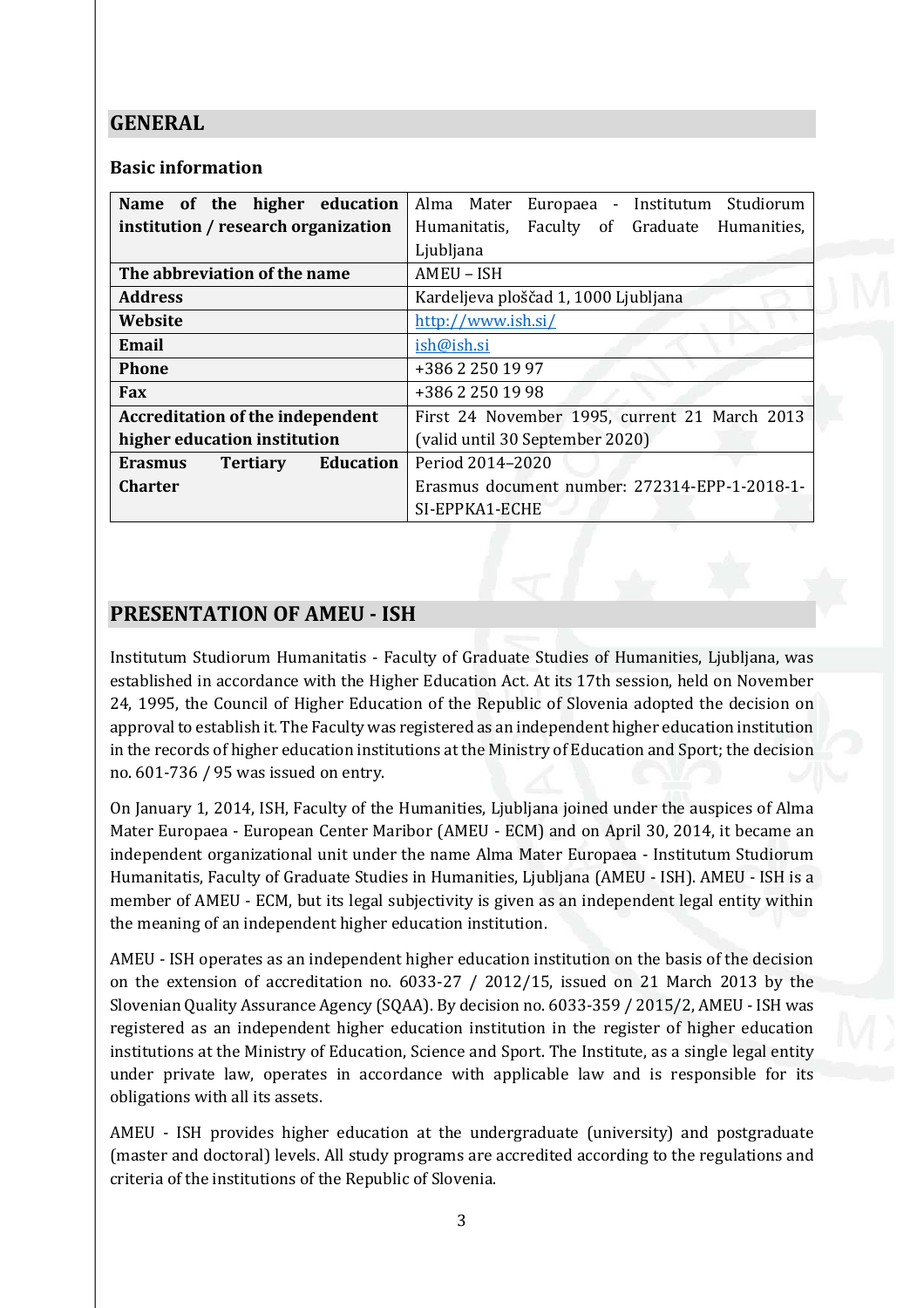### <span id="page-3-0"></span>**Basic tasks**

The faculty's basic tasks are to enable the attainment of the undergraduate and postgraduate degrees and to supplement the offer of other universities and faculties with complementary programs and knowledge in the field of humanities, humanities-related scientific disciplines and new border sciences. The Faculty promotes the flow of knowledge and methods from the most advanced humanities centres to the Slovenian and Central European area, and as an established postgraduate educational and research center for the humanities, it provides the link between educational and research work with the organization and the method of its work.

As stipulated in Articles 6 and 7 of the Statute AMEU - ISH, the faculty is autonomous in the performance of its activity and operates according to the principles of autonomy, which are guaranteed in particular by:

- freedom to explore, create, and impart knowledge,
- independent regulation of internal organization and operation in accordance with the law and statute,
- adopting the criteria for election to the titles of higher education teacher, scientific worker or higher education associate,
- election to the titles of higher education teacher, scientific worker or higher education associate,
- preparation and acceptance of study and scientific-research programs,
- determination of study regime and defining the forms and periods of assessment of students,
- the award of professional and scientific titles in accordance with the law and the award of the Honorary Doctorate and title of Honorary Professor,
- election, appointment and recall of bodies in accordance with statutes and other acts,
- deciding on forms of cooperation with other organizations,
- asset management in accordance with the purpose for which it was acquired.

### <span id="page-3-1"></span>**Types and number of study programmes**

AMEU - ISH offers undergraduate and postgraduate (master's and doctoral) study of Humanities, thus forming the entire study pillar of all three Bologna cycles.

- University study programme Humanities (1st Bologna cycle)
- Master's study programme Humanities (2nd Bologna cycle) and
- doctoral study programme Humanities (3rd Bologna cycle).

| <b>Name of the Study Program</b> | <b>Humanities</b>                                    |  |
|----------------------------------|------------------------------------------------------|--|
| <b>Level</b>                     | Undergraduate                                        |  |
| <b>Type</b>                      | study<br>higher<br>education<br>university<br>degree |  |
|                                  | programme                                            |  |
| <b>Klasius SRV</b>               | 16204 - University higher education (first Bologna   |  |
|                                  | university education (first Bologna<br>degree) /     |  |
|                                  | degree)                                              |  |
| <b>Duration</b>                  | 3 years                                              |  |

**Table 1.** Basic information about the university study programme Humanities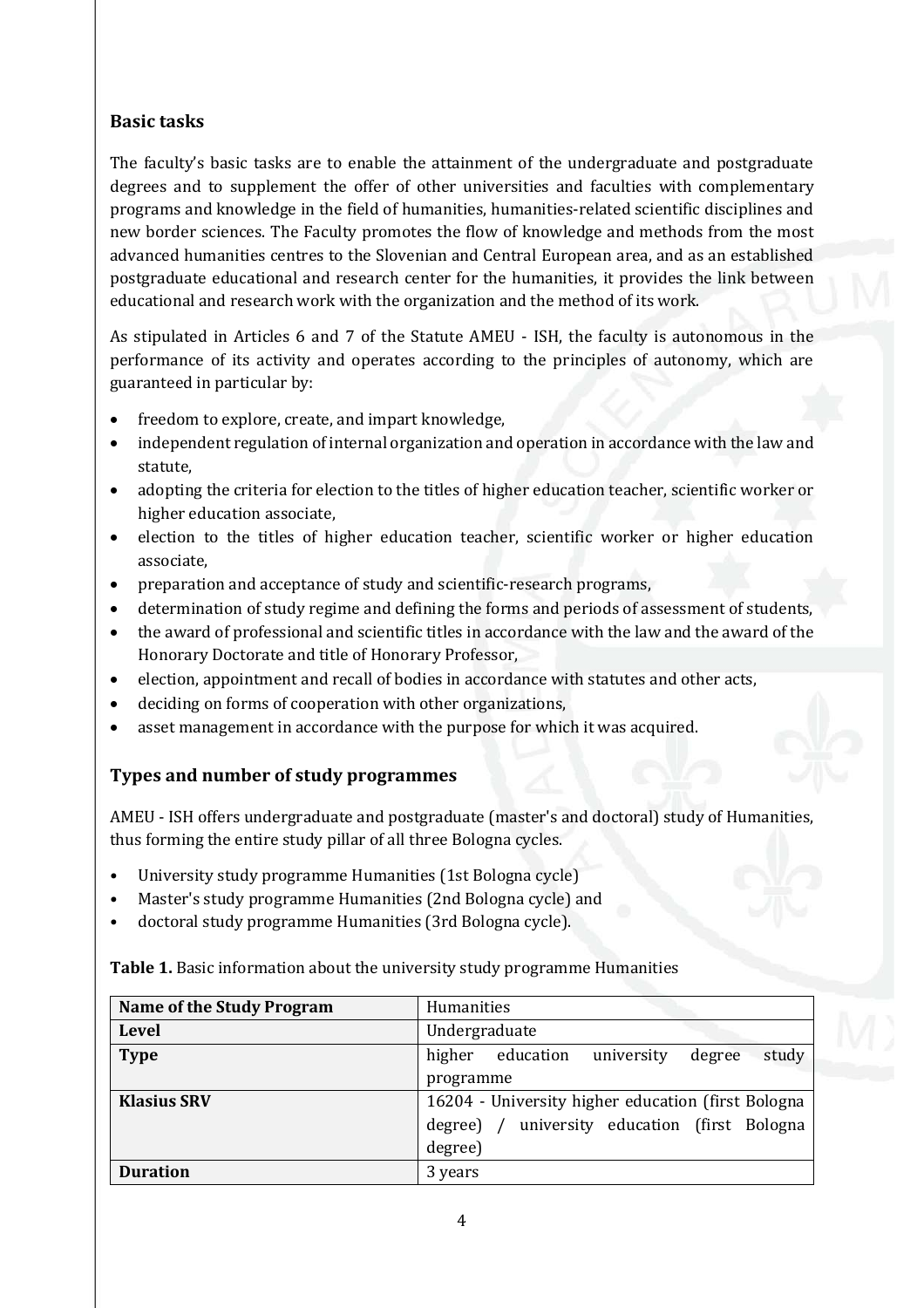| <b>Credits</b>                          | <b>180 ECTS</b>                             |  |
|-----------------------------------------|---------------------------------------------|--|
| <b>Study Area (ISCED)</b>               | no. 22 - Humanities                         |  |
| <b>Klasius P</b>                        | 220 Humanities (not specified)              |  |
| Klasius P-16 Klasius P-16               | 02 Arts and Humanities                      |  |
|                                         | 022 Humanities (except Languages)           |  |
| <b>Research field (Frascati)</b>        | Humanities                                  |  |
| <b>Scientific or Professional title</b> | Graduate in Humanities (UN)                 |  |
| <b>Accreditation</b>                    | SQAA Decision no. 6033-15/2016/21, dated 21 |  |
|                                         | September 2017                              |  |

**Table 2.** Basic information about the Master's Degree Program in Humanities

| <b>Name of the Study Program</b>        | Humanities                                        |  |
|-----------------------------------------|---------------------------------------------------|--|
| Level                                   | Second-Level Two                                  |  |
| <b>Type</b>                             | Master's degree program                           |  |
| <b>Klasius SRV</b>                      | 17003 - Master's degree (second Bologna degree) / |  |
|                                         | Master's degree (second Bologna degree)           |  |
|                                         |                                                   |  |
| <b>Duration</b>                         | 2 years / 4 semesters                             |  |
| <b>Credits</b>                          | <b>120 ECTS</b>                                   |  |
| <b>Study Area (ISCED)</b>               | no. 22 - Humanities                               |  |
| <b>Klasius P</b>                        | 220 Humanities (not specified)                    |  |
| <b>Klasius P-16 Klasius P-16</b>        | 02 Arts and Humanities                            |  |
|                                         | 022 Humanities (except Languages)                 |  |
| <b>Research field (Frascati)</b>        | Humanities                                        |  |
| <b>Scientific or Professional title</b> | Master of Arts (Humanities)                       |  |
| <b>Accreditation</b>                    | SQAA Decision no. 6033-82/2011/14, dated 24       |  |
|                                         | April 2012                                        |  |

**Table 3.** Basic information about the doctoral program in Humanities

| <b>Name of the Study Program</b>        | Humanities                                          |  |
|-----------------------------------------|-----------------------------------------------------|--|
| Level                                   | Third-Level Three                                   |  |
| <b>Type</b>                             | Doctoral education (third Bologna degree)           |  |
|                                         | doctorate (third Bologna degree)                    |  |
| <b>Klasius SRV</b>                      | 18202 - Doctoral education (third Bologna degree) / |  |
|                                         | doctorate (third Bologna degree)                    |  |
| <b>Duration</b>                         | 3 years                                             |  |
| <b>Credits</b>                          | 180 ECTS                                            |  |
| <b>Study Area (ISCED)</b>               | no. 22 - Humanities                                 |  |
| <b>Klasius P</b>                        | 220 Humanities (not specified)                      |  |
| Klasius P-16 Klasius P-16               | 02 Arts and Humanities                              |  |
|                                         | 022 Humanities (except Languages)                   |  |
| <b>Research field (Frascati)</b>        | Humanities                                          |  |
| <b>Scientific or Professional title</b> | Doctor of Science                                   |  |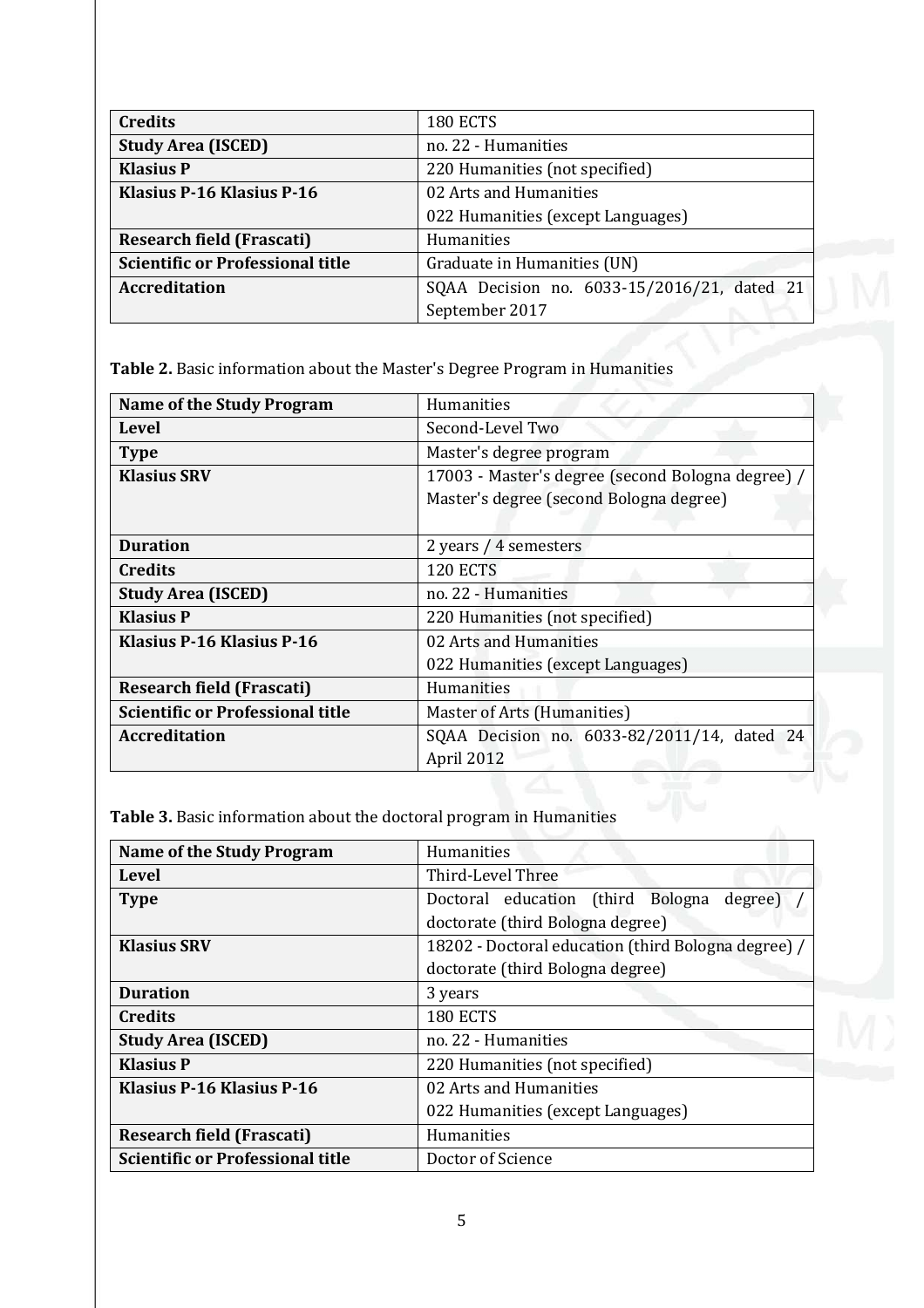| <b>Accreditation</b> |            |  | SQAA Decision no. 6033-83/2011/17, dated 24 |  |
|----------------------|------------|--|---------------------------------------------|--|
|                      | April 2012 |  |                                             |  |

With the aim of updating the curricula and introducing new, interdisciplinary content in the study process, AMEU - ISH is planning to introduce a module of optional subjects Digital Humanities at the second level of study, which will update the study of humanities at the 2nd Bologna cycle for future professions. The study of digital humanities combines learning about, understanding and applying new digital tools in the fields of humanities, arts and cultural heritage. It is a multidisciplinary course dedicated to artificial intelligence, machine learning, big data, digitization of archival resources, the generation and transmission of philosophical ideas in history, ethical issues in the digital worlds, and other issues related to political-socio-economic systems in of the future.

### <span id="page-5-0"></span>**Research activity**

AMEU - ISH is registered in the register of research organizations at the Slovenian Research Agency (ARRS) under no. 0433.

AMEU - ISH has registered at the ARRS research teams which operate within the two institutes:

- 0433-005 Institute for the studies of humanities (lead by Prof. Dr. Polona Tratnik) and
- 0433-002 Institute for Social Sciences Research (Head Associate Professor Cirila Toplak). Both research teams are registered to carry out research work in the following areas:

**Table 4.** Sciences and fields of activity of the research groups at AMEU - ISH according to the ARRS classification

| Institute                               | Code    | <b>Scientific field</b> | <b>Area</b>              |
|-----------------------------------------|---------|-------------------------|--------------------------|
| Institute for the studies of humanities | 6.06.00 | Humanities              | <b>Cultural Studies</b>  |
|                                         | 6.10.00 | Humanities              | Philosophy               |
|                                         | 6.05.00 | Humanities              | Linguistics              |
| Institute for social sciences research  | 5.06.00 | <b>Social Sciences</b>  | <b>Political Science</b> |
|                                         | 5.05.00 | <b>Social Sciences</b>  | Law                      |
|                                         | 5.11.00 | <b>Social Sciences</b>  | National question        |

AMEU - ISH forms a joint programme group with the Institute for Civilization and Culture (ICK) within the Research Program named The Research of Cultural Formations (record number P6- 0278). Based on the application submitted to the ARRS Call, AMEU - ISH was approved to implement this programme in the next funding period 1.1.2017 - 31.12.2022 (the change of the ARRS funding period in 2018: January 1, 2017 - December 31, 2018; January 1, 2019 - December 31, 2024). The application was assessed as excellent and was rated 24 out of 25 points. In December 2018, a research team working within the Alma Mater Europaea - European Center, Maribor (AMEU - ECM) joined the implementation of the research programme as the provider.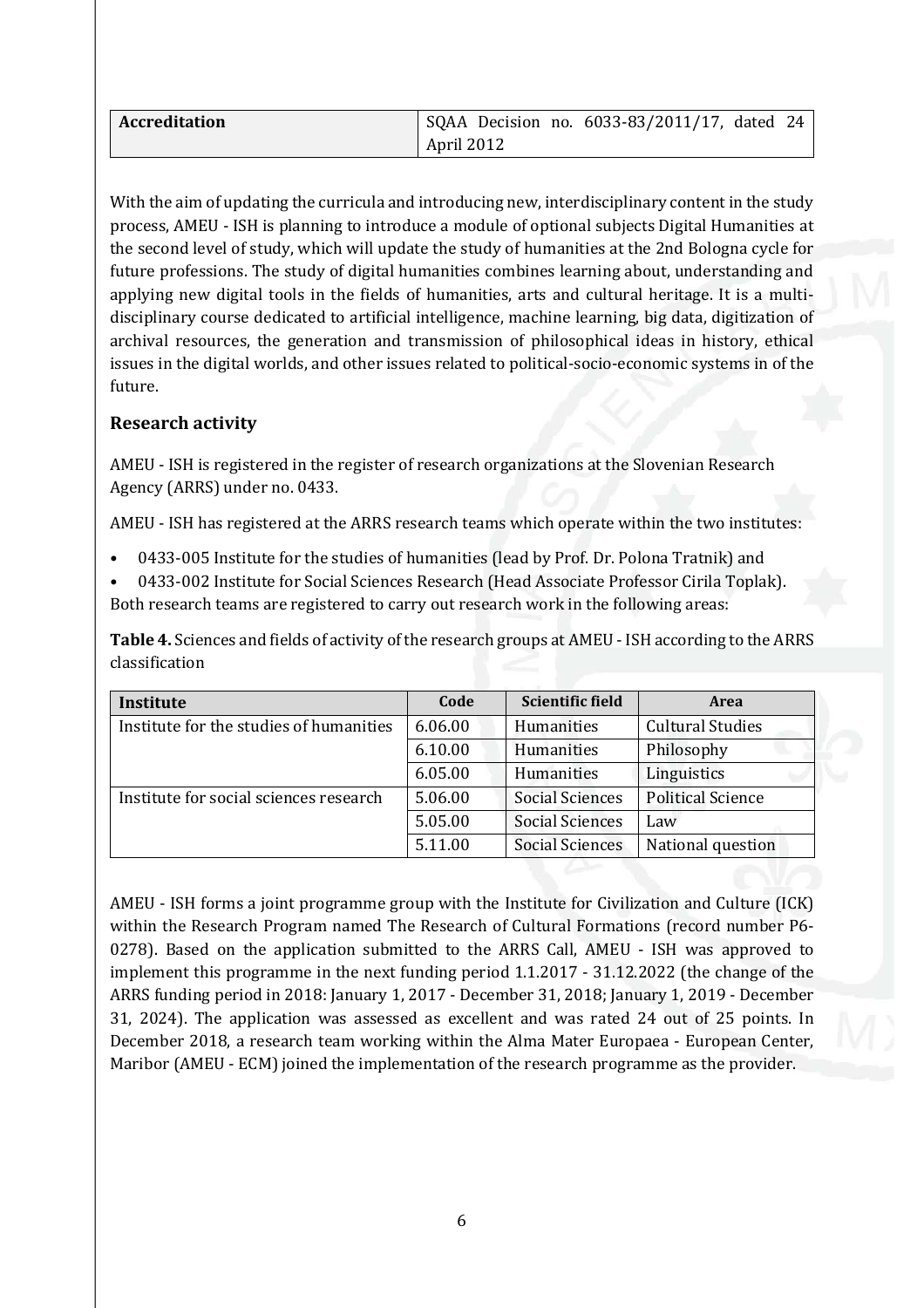# <span id="page-6-0"></span>**BACKGROUND OF THE DESIGN OF THE STRATEGIC PLAN**

The Strategic Plan AMEU - ISH for the period 2018 - 2023 is based on the following conceptual frameworks:

- Lisbon Convention on the Recognition of Higher Education Qualifications (1997)
- Bologna Declaration (1999)
- Lisbon strategy (2000)
- Magna Charta Universitatum (1988)
- Resolution on the National Higher Education Programme 2011-2020
- Resolutions on Slovenia's Research and Innovation Strategy 2011-2020
- Slovenia's Development Strategy 2030
- Higher Education Act
- Law on Research and Development
- Criteria for accreditation and external evaluation of higher education institutions and study programmes
- Standards and Guidelines for Quality Assurance in the European Higher Education Area (ESG)
- Criteria for international cooperation
- Criteria for credit evaluation of ECTS study programmes
- Criteria for transitions between study programmes
- Criteria for the election of titles of higher education teachers, research workers and higher education associates
- AMEU ISH's defined mission and vision
- PEST analysis
- SWOT analysis
- identified needs
- stakeholder expectations and
- previously adopted developmental strategies of the higher education institution.

### <span id="page-6-1"></span>**MISSION**

AMEU-ISH's mission is to conduct higher education, scientific and research and development activities in the field of humanities, related scientific disciplines and new frontier sciences, and to serve the domestic and international community as an educational and scientific research center, supplementing the offer of other universities and colleges with complementary programs and knowledge in the field.

With its organization and manner of work, the Faculty provides the link between pedagogical and scientific-research work, since the specificity of its activity is the direct connection of the educational and scientific-research process, which means a continuous flow of scientific results into teaching contents. In this way, the Faculty takes care of the development of scientific disciplines and professional fields in the domestic and international environment and promotes the flow of knowledge and methods from the most developed humanities centres to the Slovenian and Central European area.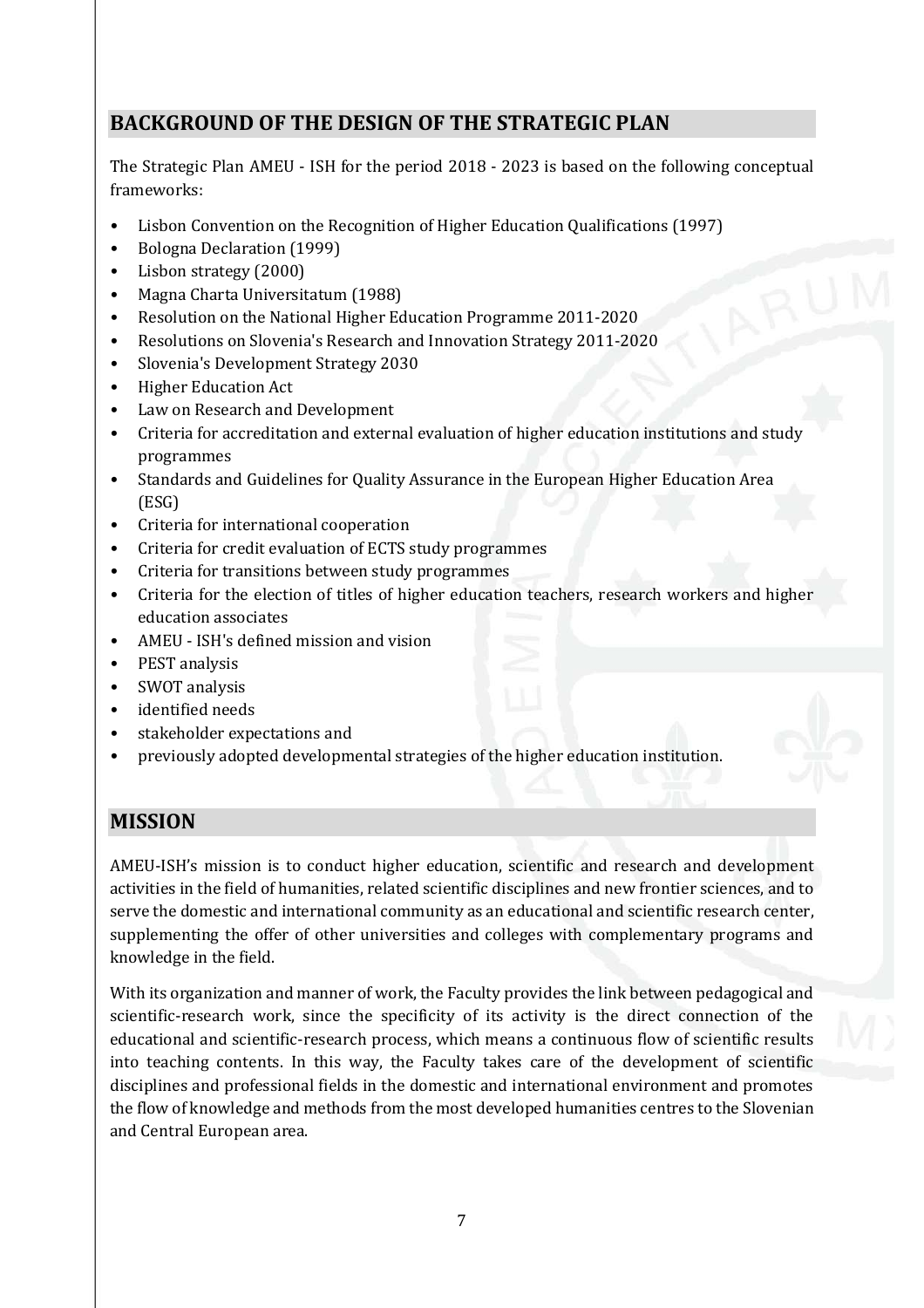# <span id="page-7-0"></span>**VISION**

The vision of AMEU - ISH is to build on the visibility, elite and specific role of an institution with a long tradition in the humanities and its related disciplines through the involvement of top lecturers and researchers in the teaching and research process, through the offer of excellent undergraduate and graduate study programmes, as also through the enhancement of high-quality research work and by organizing visible events.

The most prominent intellectual vision of AMEU-ISH is therefore the integration of education and research whilst constantly monitoring the development of the humanities and introducing new approaches and a new mindset.

## <span id="page-7-1"></span>**PEST ANALYSIS**

The PEST analysis seeks to identify external factors that are important to AMEU - ISH and could affect its performance and strategic development position, but it does not have a direct impact on AMEU - ISH. The basic four factors of PEST analysis are: Political, Economic, Socio-cultural and Technological environment.

PEST analysis thus enables more effective strategic planning, thereby increasing AMEU - ISH 's ability to familiarise itself with the current situation and to better prepare for future changes.

|                  | <b>Factors</b>                                                                                                                                                                                                                                                                                                 | <b>Opportunities and Challenges</b>                                                                                                                                                                                                                                                        |
|------------------|----------------------------------------------------------------------------------------------------------------------------------------------------------------------------------------------------------------------------------------------------------------------------------------------------------------|--------------------------------------------------------------------------------------------------------------------------------------------------------------------------------------------------------------------------------------------------------------------------------------------|
| <b>Political</b> | Legislative amendments and other<br>national regulations that tighten the<br>conditions for the implementation of<br>self-payed study programs in higher<br>education.                                                                                                                                         | Monitor and influence the formulation of<br>higher education legislation.                                                                                                                                                                                                                  |
|                  | Legislative amendments and other<br>national regulations which tighten<br>the conditions for carrying out<br>research activities.                                                                                                                                                                              | Monitor and influence legislation in the<br>field of research.                                                                                                                                                                                                                             |
|                  | The overall general political climate<br>that opposes the development of<br>private higher education institutions<br>and<br>non-public<br>research<br>organizations<br>and<br>thus<br>of<br>quality,<br>competition,<br>scientific<br>excellence, relevance, employability,<br>innovation and rationalization. | Active involvement of management,<br>higher education teachers, researchers,<br>female<br>students<br>others<br>and<br>in<br>addressing systemic issues through<br>national, political, academic<br>and<br>professional stakeholders at the local<br>and national levels.                  |
| Economic         | The increasing supply of related<br>study programs in the humanities<br>intensifies competition in the higher<br>education area while reducing the<br>number of students enrolled.                                                                                                                             | Detecting the need, development and<br>implementation of innovative vocational<br>programs that are focused on the<br>professions of the future in order to be<br>one step ahead of the competition,<br>provide the best service and offer the<br>highest added value to users - students. |
|                  | Calls for research activities.                                                                                                                                                                                                                                                                                 | Being involved, connecting, getting<br>excellent<br>attracting<br>partners,                                                                                                                                                                                                                |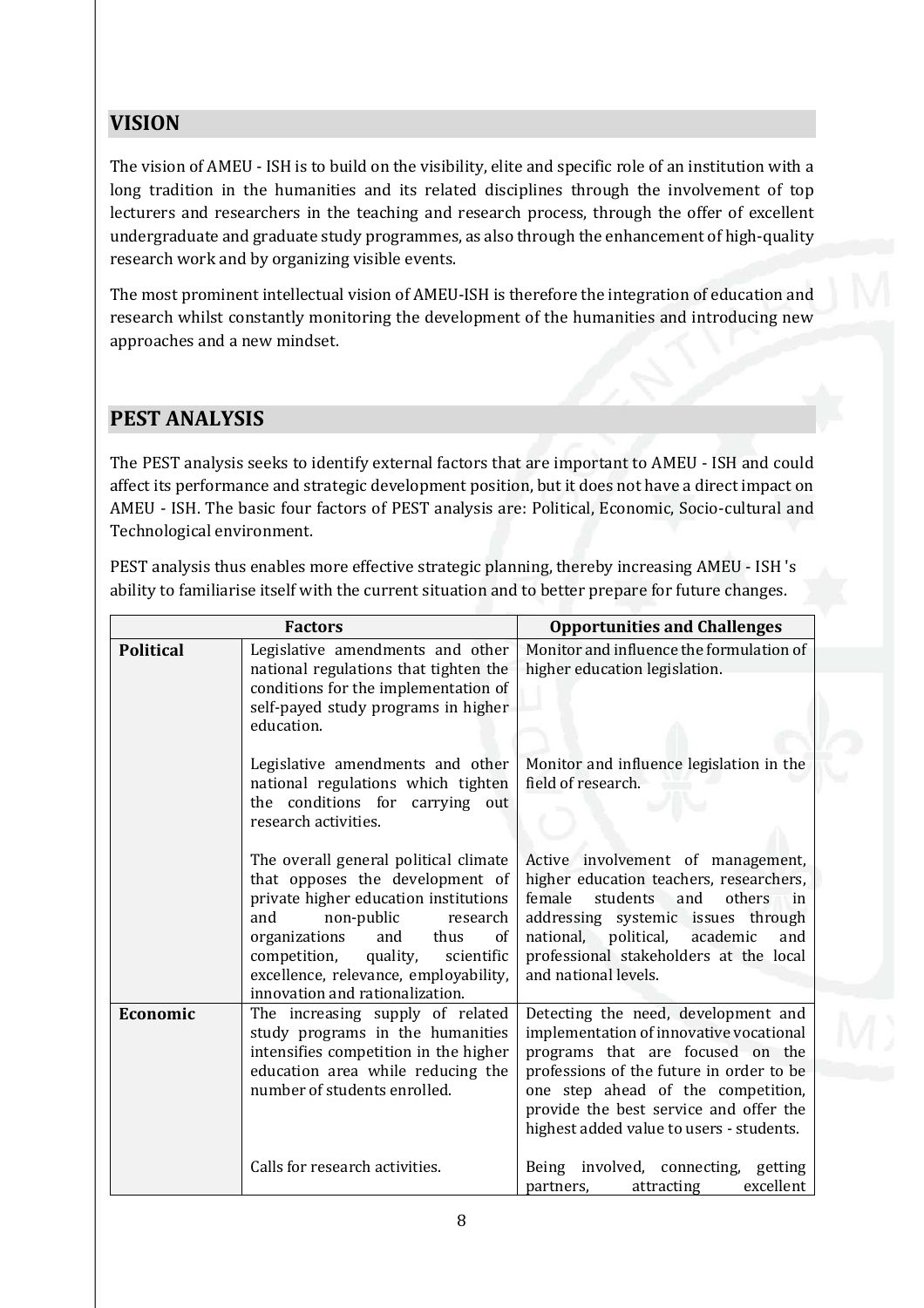|                |                                                                                                                                  | researchers, activating<br>all<br>higher<br>education teachers and researchers to<br>apply for RRD calls on their own<br>initiative.                                                                                                                                                                                                                                                                                                                                                    |
|----------------|----------------------------------------------------------------------------------------------------------------------------------|-----------------------------------------------------------------------------------------------------------------------------------------------------------------------------------------------------------------------------------------------------------------------------------------------------------------------------------------------------------------------------------------------------------------------------------------------------------------------------------------|
|                | Increasing purchasing power in the<br>environment.                                                                               | Increase enrolment in undergraduate<br>study programs. Maintain and raise<br>added value and provide excellent<br>service in these study programs.                                                                                                                                                                                                                                                                                                                                      |
| Socio-cultural | Trust in high quality education at<br>AMEU - ISH.                                                                                | Overcoming legislative obstacles in the<br>field of higher education with a strong<br>emphasis on academic excellence,<br>recognition and tradition of the faculty,<br>in addition to studying for both domestic<br>and international students, is also<br>possible to carry out studies for<br>foreigners and distance learning.                                                                                                                                                       |
|                | The number of young people enrolled<br>in tertiary education has been<br>increasing over the last two decades.                   | The formation of a humanities degree at<br>all three Bologna levels provides an<br>opportunity to increase the number of<br>students enrolled.                                                                                                                                                                                                                                                                                                                                          |
|                | Demographic trends (declining birth<br>rates, aging population).                                                                 | The emphasis on the implementation of<br>lifelong learning provides a focus on the<br>(older) population with a completed<br>undergraduate degree as well as on the<br>international environment.                                                                                                                                                                                                                                                                                       |
|                | Trust in AMEU - ISH's high quality<br>research.                                                                                  | Involvement of students from higher<br>education teachers in existing and newly<br>established networks of connecting<br>higher education stakeholders enables<br>their active involvement in addressing<br>socio-cultural issues.<br>Overcoming legislative obstacles in the<br>field of research with a strong emphasis<br>on scientific excellence, recognition and<br>tradition of the faculty enables the<br>attraction of the most excellent domestic<br>and foreign researchers. |
| Technological  | The existence of the web and ICT<br>technologies gives the opportunity<br>for wide communication with all<br>interested parties. | Identifying opportunities and using<br>state-of-the-art technology in education<br>and research makes it possible to<br>increase the usefulness of scientific<br>knowledge and thus knowledge.<br>Adaptation of study programs<br>to<br>distance learning options.<br>Promotion and marketing (in e-format).<br>Slimness of higher education institution<br>with optimally organized processes.                                                                                         |
|                | Increasing digitalization is changing<br>the world.                                                                              | Digitization increases the need to<br>develop humanities disciplines that<br>study man, his culture and art, using<br>analytical and critical methods.                                                                                                                                                                                                                                                                                                                                  |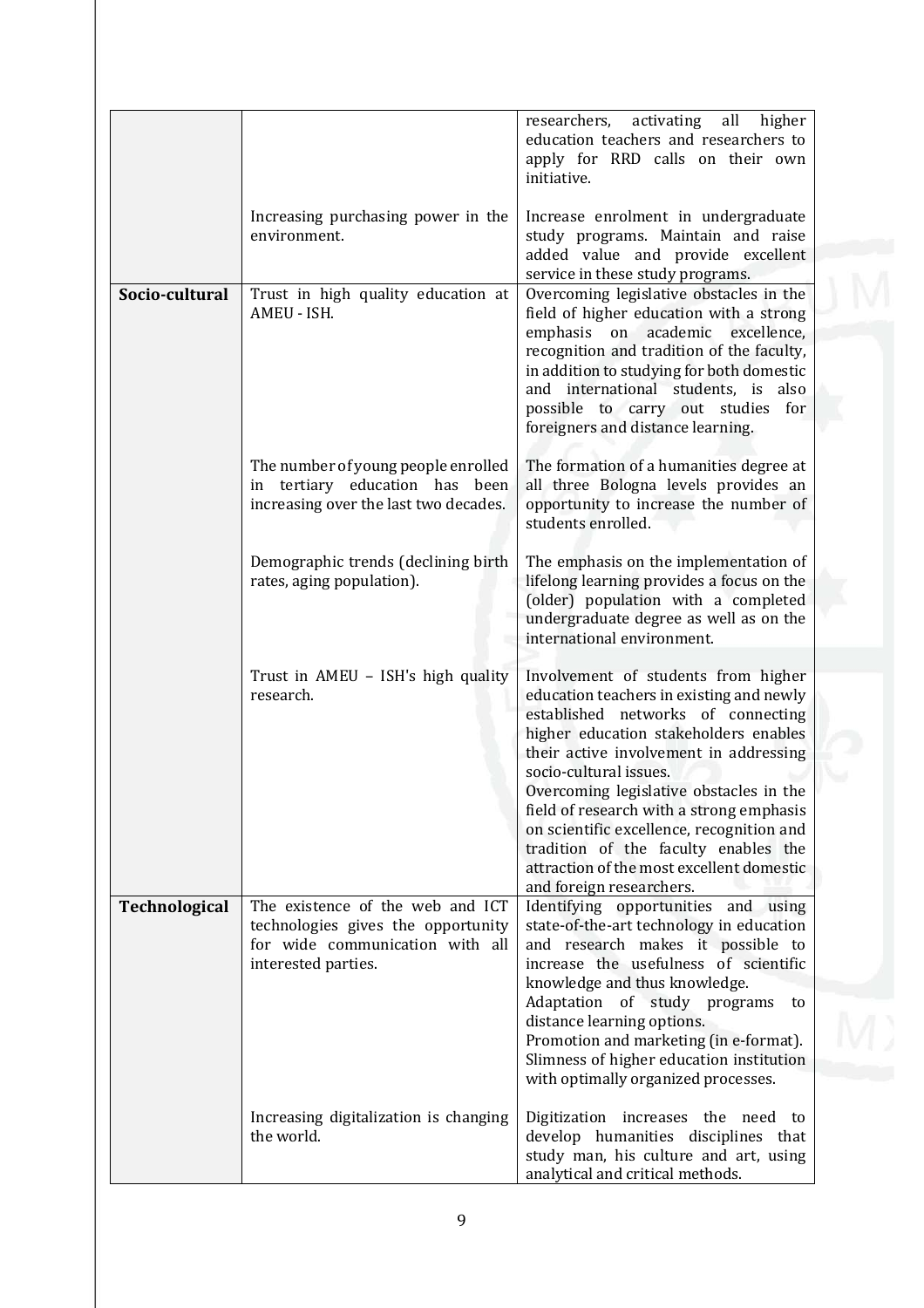# <span id="page-9-0"></span>**SWOT ANALYSIS**

 $\mathbf{r}$ 

By analysing SWOT (Strength, Weakness, Opportunity, Opportunities, Threats) we identify at AMEU - ISH the positive and negative factors in the internal environment (strengths and weaknesses) and the external environment (opportunities and threats) of the higher education institution, which enables more effective strategic planning and decision making.

| financial vulnerability due to self-paid and<br>small size, flexibility and responsiveness<br>$\bullet$<br>non-co-financed studies (no concession<br>Faculty credibility, recognition, tradition<br>obtained)<br>and elite<br>low number of students enrolled (mainly<br>$\bullet$<br>High quality of design and implementation<br>in the 1st and 2nd degree studies)<br>study of humanities<br>the<br>of<br>and<br>the strategy for the promotion and<br>$\bullet$<br>interdisciplinary studies<br>marketing of study programs is not<br>updated postgraduate study programs<br>effective<br>and thus the relevance, usefulness and<br>underdevelopment of a separate Career<br>$\bullet$<br>innovation of study contents<br>Center and Alumni Club at AMEU - ISH<br>implementation of study programs or<br>(only works within AMEU - ECM)<br>their parts that follow the needs of the<br>poor involvement and disinterest of<br>$\bullet$<br>professions of the future<br>students in short-term mobility in the<br>personal approach and adaptability to the<br>context of Erasmus exchanges<br>interests and needs of the students<br>few scientific research projects<br>too<br>$\bullet$<br>students' motivation for co-financing or<br>(domestic and especially international)<br>co-financing. self-financing study<br>too little interconnection between full-<br>$\bullet$<br>high transient from year to year<br>time and part-time employees<br>performance of AMEU - ISH graduates<br>Overlapping accountability in processes<br>$\bullet$<br>additional offer for students (seminars<br>unequal initiative<br>and<br>initiative<br>of<br>$\bullet$<br>on-line),<br>(also<br>school,<br>summer<br>individuals<br>conferences, etc.)<br>small number of institutional agreements<br>$\bullet$<br>humanistic and interdisciplinary research<br>signed (education and research)<br>on social and other issues of the highest<br>The growth of the volume of business is<br>$\bullet$<br>quality<br>hindering the development of the higher<br>involvement<br>continued<br>scientific<br>in<br>education institution<br>research projects and many years of<br>Process adaptability to work needs<br>implementation of the research program<br>the regular acquisition of library materials<br>high-quality<br>involvement<br>of<br>higher<br>has been stagnant for several years<br>education teachers, co-workers<br>and<br>researchers, thus ensuring pedagogical<br>and research excellence, moral credibility |                                                                       |  |
|-----------------------------------------------------------------------------------------------------------------------------------------------------------------------------------------------------------------------------------------------------------------------------------------------------------------------------------------------------------------------------------------------------------------------------------------------------------------------------------------------------------------------------------------------------------------------------------------------------------------------------------------------------------------------------------------------------------------------------------------------------------------------------------------------------------------------------------------------------------------------------------------------------------------------------------------------------------------------------------------------------------------------------------------------------------------------------------------------------------------------------------------------------------------------------------------------------------------------------------------------------------------------------------------------------------------------------------------------------------------------------------------------------------------------------------------------------------------------------------------------------------------------------------------------------------------------------------------------------------------------------------------------------------------------------------------------------------------------------------------------------------------------------------------------------------------------------------------------------------------------------------------------------------------------------------------------------------------------------------------------------------------------------------------------------------------------------------------------------------------------------------------------------------------------------------------------------------------------------------------------------------------------------------------------------------------------------------------------------------------------------------------------------------------------------------------------------------------------------------------------------------------------------|-----------------------------------------------------------------------|--|
|                                                                                                                                                                                                                                                                                                                                                                                                                                                                                                                                                                                                                                                                                                                                                                                                                                                                                                                                                                                                                                                                                                                                                                                                                                                                                                                                                                                                                                                                                                                                                                                                                                                                                                                                                                                                                                                                                                                                                                                                                                                                                                                                                                                                                                                                                                                                                                                                                                                                                                                             |                                                                       |  |
|                                                                                                                                                                                                                                                                                                                                                                                                                                                                                                                                                                                                                                                                                                                                                                                                                                                                                                                                                                                                                                                                                                                                                                                                                                                                                                                                                                                                                                                                                                                                                                                                                                                                                                                                                                                                                                                                                                                                                                                                                                                                                                                                                                                                                                                                                                                                                                                                                                                                                                                             |                                                                       |  |
|                                                                                                                                                                                                                                                                                                                                                                                                                                                                                                                                                                                                                                                                                                                                                                                                                                                                                                                                                                                                                                                                                                                                                                                                                                                                                                                                                                                                                                                                                                                                                                                                                                                                                                                                                                                                                                                                                                                                                                                                                                                                                                                                                                                                                                                                                                                                                                                                                                                                                                                             |                                                                       |  |
| employee affiliation<br>infrastructure<br>good<br>(facilities<br>and                                                                                                                                                                                                                                                                                                                                                                                                                                                                                                                                                                                                                                                                                                                                                                                                                                                                                                                                                                                                                                                                                                                                                                                                                                                                                                                                                                                                                                                                                                                                                                                                                                                                                                                                                                                                                                                                                                                                                                                                                                                                                                                                                                                                                                                                                                                                                                                                                                                        | equipment) to deliver lectures<br>a good concept of distance learning |  |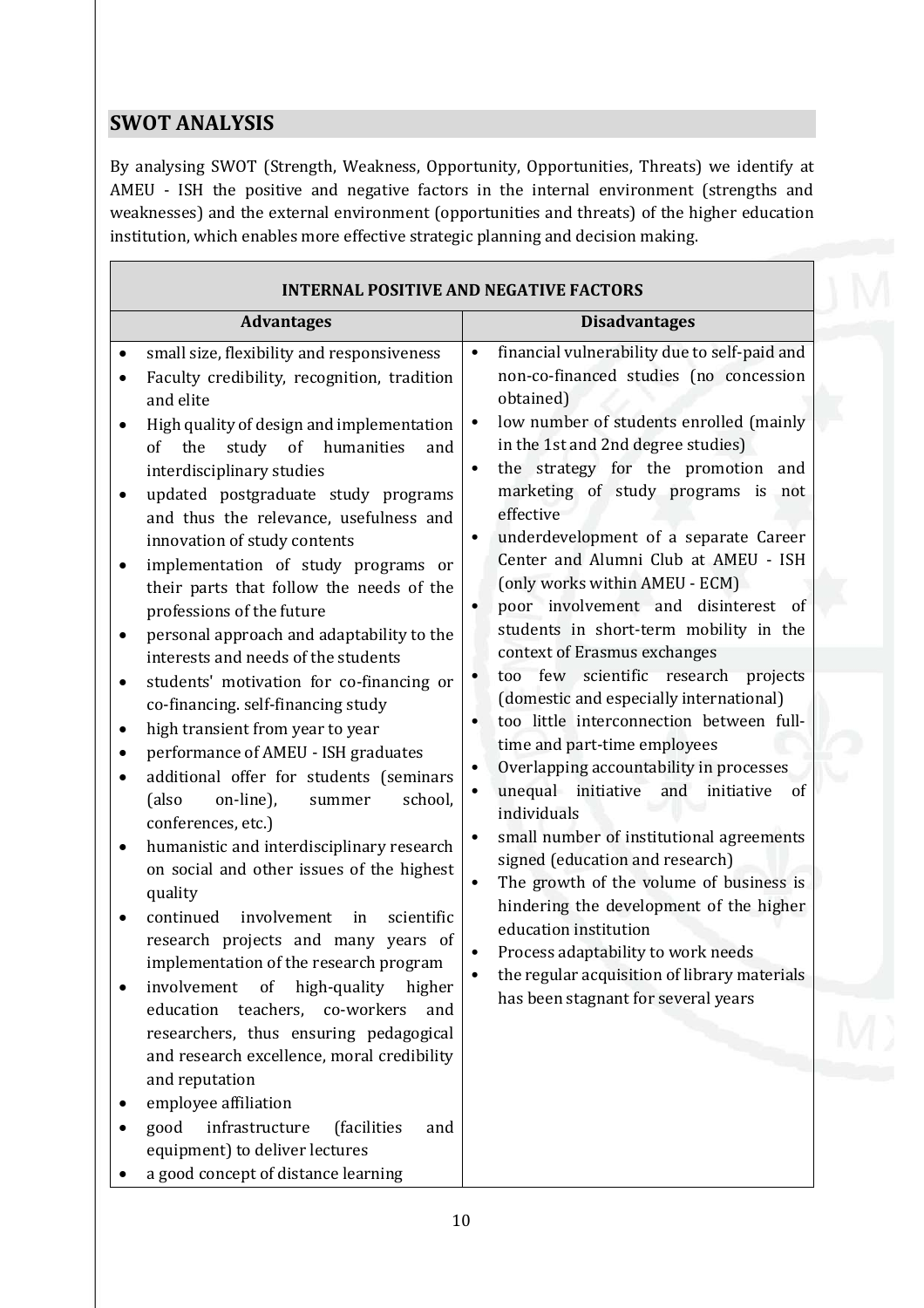• recording of lectures • organization of national and international conferences, seminars and scientific symposia • well-developed AMEU - ISH publicity • richly stocked higher education library with quality study, professional and research literature

| <b>Opportunities</b>                                          | <b>Threats</b>                                   |
|---------------------------------------------------------------|--------------------------------------------------|
| • be attractive, offer the highest added value to             | • continuous and vague changes to legislation    |
| the user                                                      | and regulations in the field of higher education |
| • expanding and strengthening cooperation                     | and research activities                          |
| liaison with educational, research,<br>and                    | • the tightening of the conditions for the       |
| cultural and other institutions at national and               | implementation of the self-employed form of      |
| international level                                           | study in higher education                        |
| • active promotion of AMEU - ISH nationally                   | · disabling smooth co-financing (doctoral        |
| and internationally                                           | studies) at non-public higher education          |
| • creating joint or dual study programs with                  | institutions without concession with the latest  |
| foreign<br>reputable<br>higher<br>education                   | changes to higher education legislation (ZViS-   |
| institutions (e.g. from neighbouring countries,               | K / HEA-K, 2016)                                 |
| the European Higher Education Area (EHEA)                     | • strengthening the supply of competing study    |
| and globally) operating at the same or related                | programs in related fields, especially at public |
| fields as developed by AMEU - ISH                             | higher education institutions and private ones   |
| • informing, attracting and engaging potential                | concession,<br>thereby reducing<br>by<br>the     |
| candidates for admission to the AMEU - ISH                    | competitiveness of the AMEU-ISH                  |
| (from neighbouring countries, the wider EHEA                  | · insufficient number of students enrolled       |
| regional area and globally)                                   | • decline in interest in study programs          |
| • increasing the share of enrolled students                   | • Students' interest in (short-term) mobility    |
| who<br>thus<br>senior<br>citizens<br>and<br>are               | and thus internationalization abroad             |
| strengthening the culture of lifelong learning                | • lack of funds for financing research work in   |
| • enhancing the mobility of students, as well as              | the Republic of Slovenia                         |
| teaching, non-teaching and research staff                     | · ideological prejudices in society regarding    |
| • strengthening the internationalization of                   | independent higher education institutions        |
| home study for non-mobile students                            | • unfair competition with the public legal       |
| • developing forms that enhance student-to-                   | protection of monopolies in the field of         |
| student collaboration                                         | education and research                           |
| • establishing cooperation with AMEU - ISH                    |                                                  |
| graduates and establishing a Career Center<br>and Alumni Club |                                                  |
|                                                               |                                                  |
| • implementation of the Summer School for                     |                                                  |
| incoming students and lecturers                               |                                                  |
| • increasing the share of projects acquired                   |                                                  |
| under national and international calls for                    |                                                  |

### **EXTERNAL POSITIVE AND NEGATIVE FACTORS**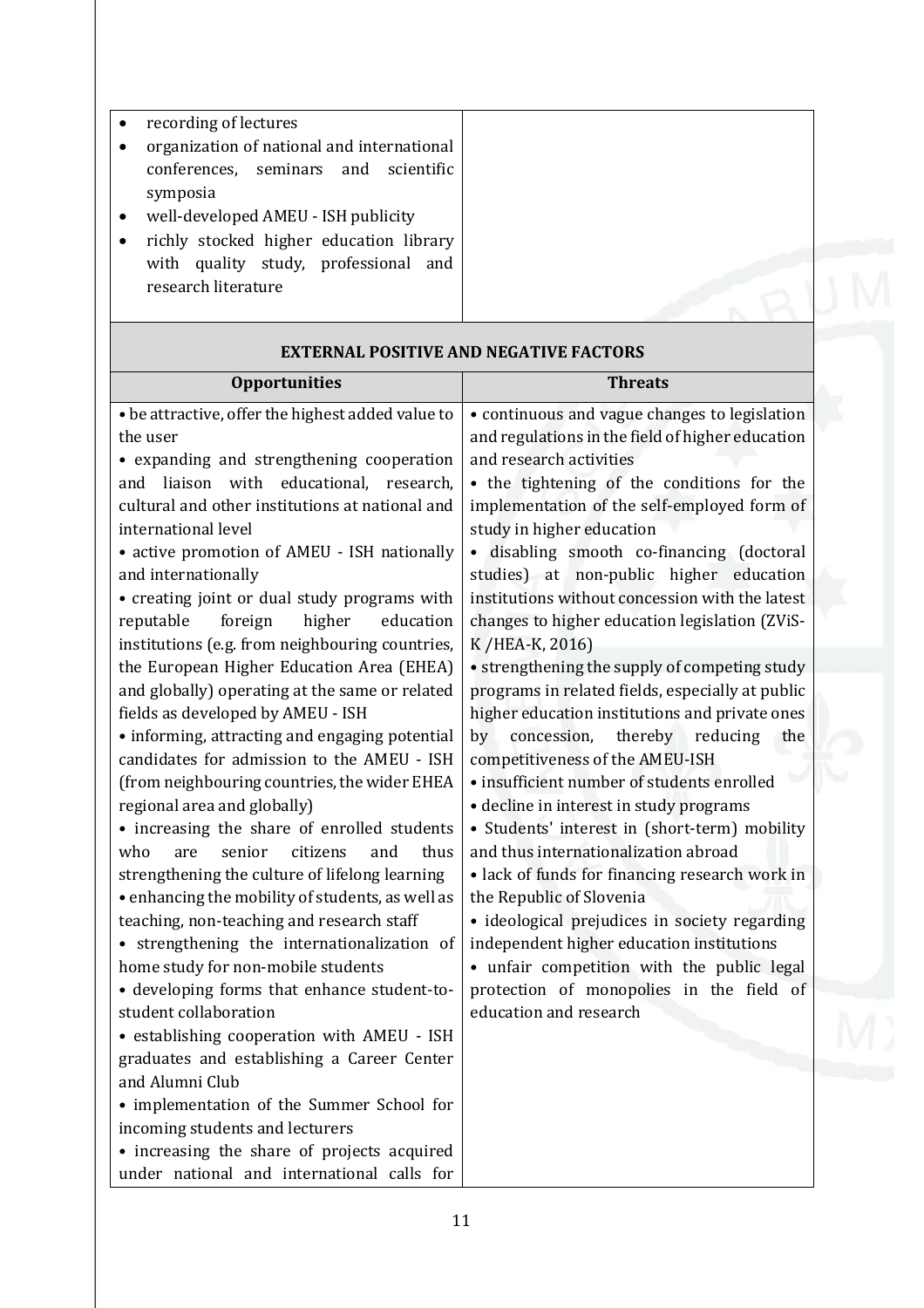proposals in the field of research activities (Slovenian Research Agency - ARRS, Ministry of Education, Science and Sport, EU, MSCA, etc.) • encouraging teaching and research staff in obtaining EU, MSCA, etc. projects. • attracting new domestic and foreign researchers for research work (young researchers, postdoctoral fellows established researchers) • involvement of invited distinguished university professors and researchers from abroad in the teaching process • organisation of conferences (domestic, international) and scientific symposia • optimization of work processes • systematically obtaining additional funding (for education and research) from various sources • the possibility of obtaining a concession or co-financing studies for students (e.g. grants, scholarships) • general availability of ICT technologies and good opportunities for communication with interested stakeholders

#### <span id="page-11-0"></span>**Using benefits to overcome threats**

• Small size, flexibility and responsiveness make it possible to adapt to the tightening of the conditions for self-pays and co-financed studies.

• Credibility, recognition, tradition and elite of the faculty and thus pedagogical and research excellence, high quality of design and implementation of humanistic and interdisciplinary studies, personal approach and adaptability to the interests and needs of students and a good concept of distance learning are factors of success compared to the emerging competition.

• The introduction of undergraduate studies and the overhaul of postgraduate study programs or parts thereof (e.g. the module Digital Humanities) that meet the needs of the professions of the future, and thus the relevance, usefulness and innovativeness of the study contents are factors that increase the chances of enrolment of potential candidates at the AMEU - ISH.

• Identifying international markets reduces the risk of tightening conditions for the implementation of a self-employed form of study in higher education and creates opportunities for obtaining funding for educational and scientific research work.

• Excellent researchers enable them to obtain more successful funding for scientific research work compared to competing institutions.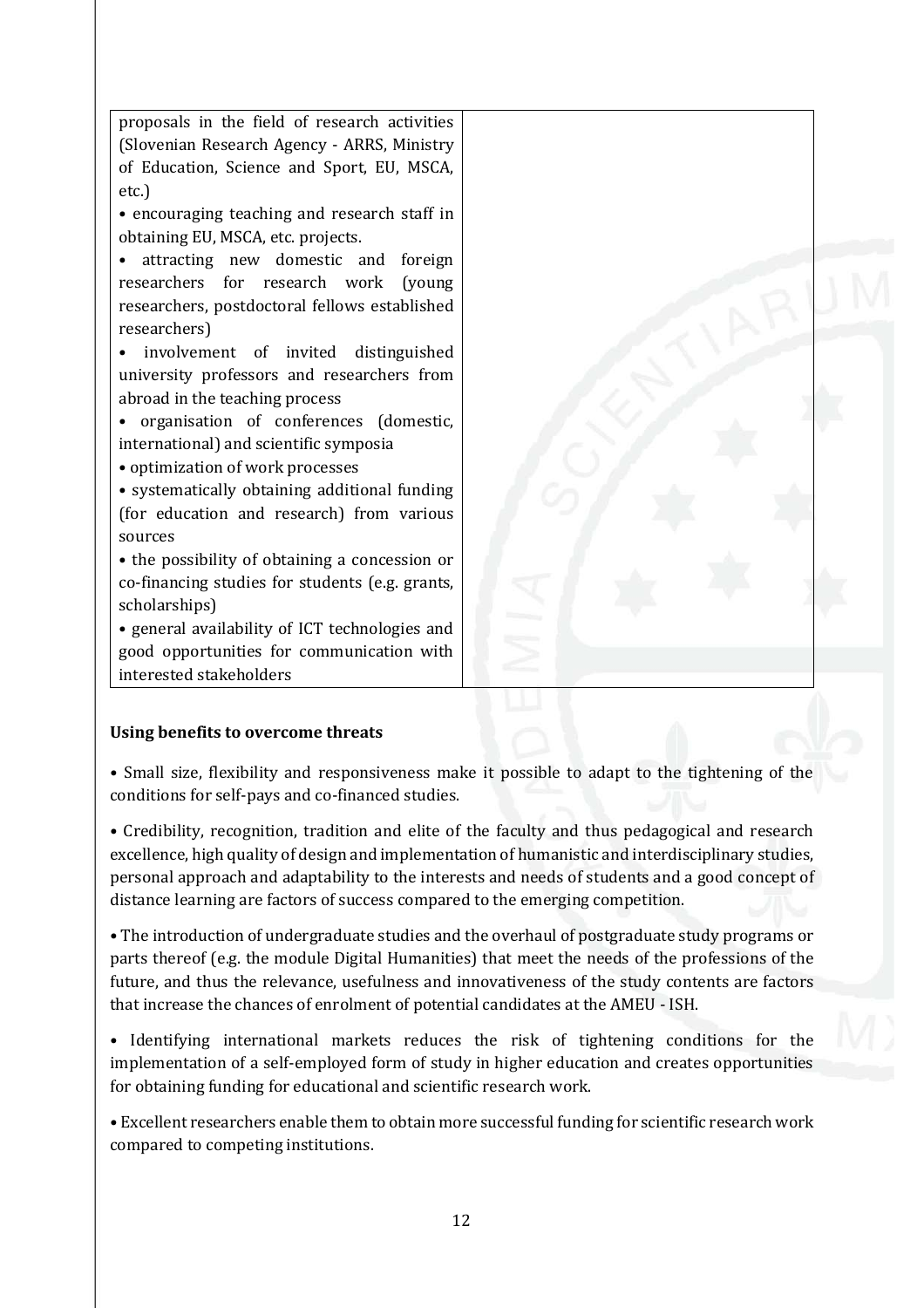### <span id="page-12-0"></span>**Addressing the disadvantages of avoiding threats**

• Strengthening the system of institutional management and quality enables the regulation of processes and responsibilities, and thus the institutional development towards academic and business excellence, as well as the avoidance of the threats associated with the provision of services at lower prices (e. g. through free study) by competitive higher education institutions (public higher education institutions and private higher education institutions with a concession).

• Ensuring the consistent implementation of all internal rules, adapting them and complying with regulations enables the follow-up of any changes in the legislation and by-laws in the field of higher education and research.

• Organizing meetings (in-person, online) with domestic and foreign educational and research institutions operating in related fields as developed by the AMEU - ISH creates opportunities to increase the number of institutional agreements signed, as well as the mobility of students, teaching, non-teaching and research staff, as well as the number of research projects (domestic and foreign) acquired.

#### <span id="page-12-1"></span>**Addressing weaknesses to seize opportunities**

• The developed strategy for promotion and marketing of AMEU - ISH educational and research activity at national and international level increases the possibilities for: cooperation with new educational and research institutions, enrolment of native students (e.g. senior citizens and residents with completed undergraduate education) and those from undergraduate education from abroad (e.g. from neighbouring countries, the wider EHEA and other world regions), internationalization abroad (e.g. short-term mobility, joint or dual study programs, scientific research projects, etc.) and internationalization at home (e.g. hosting of top lecturers and lecturers from abroad, organization of conferences and scientific symposia with international participation, organization of summer school, etc.).

• Strengthening the activities of the project office (operating within the framework of the AMEU - ECM) and the staff of researchers in order to improve collaboration on joint projects (e.g. AMEU - ISH and AMEU - ECM) and establishing new collaborations with external researchers and research teams are: Opportunities for greater success in applying for domestic and international calls (e.g. ARRS, Ministry of Education, Science and Sport, EU, MSCA, etc.).

• Continuous animation and informing of students and higher education teachers enables them to be more actively involved and involved in research projects.

• Strengthening of activities by employees enables the establishment of a separate Career Center and the Alumni Club AMEU – ISH.

• Fundraising by the founder of AMEU-ECM enables the purchase of library material that has been stagnant for some time.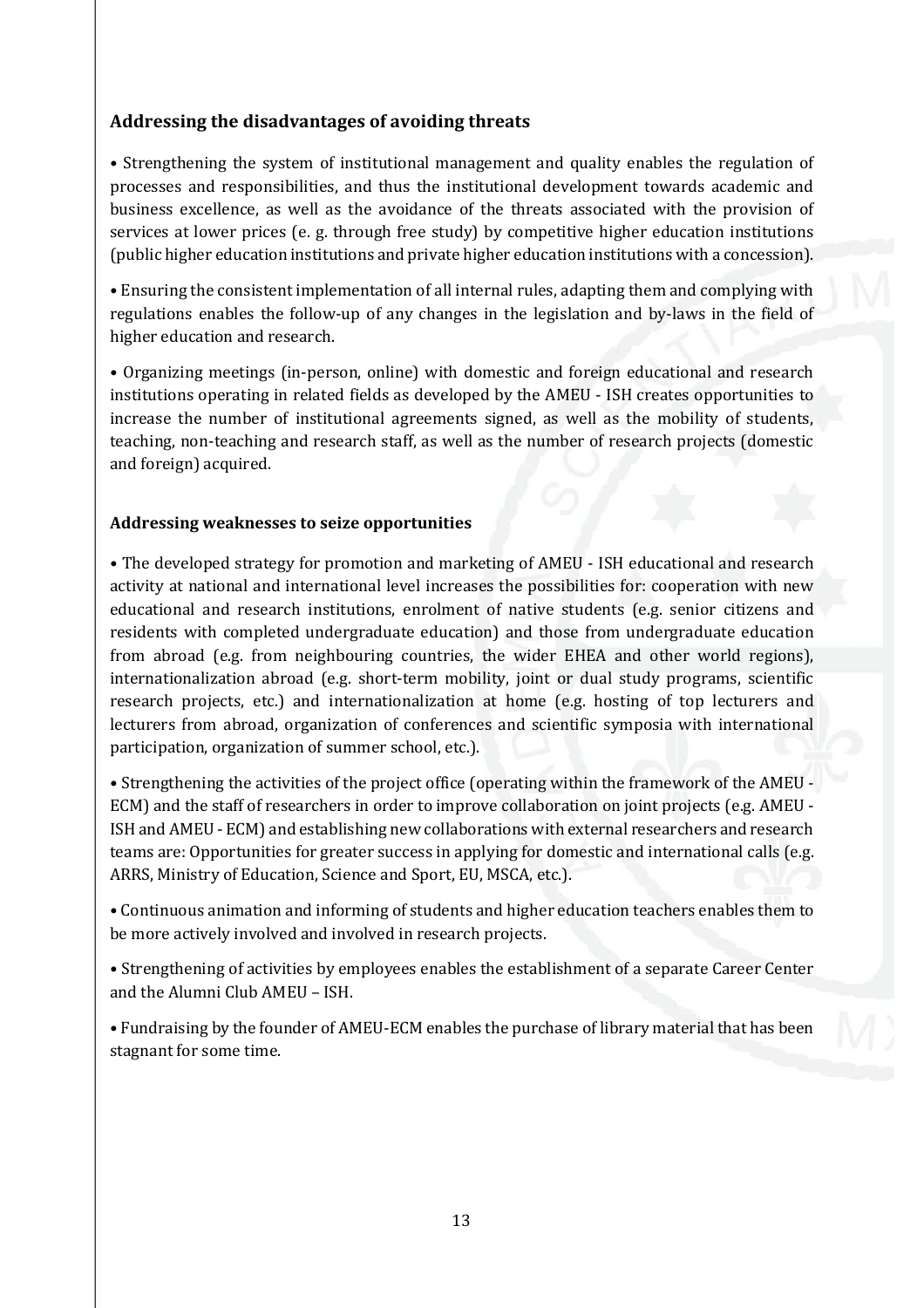# <span id="page-13-0"></span>**STRATEGIC ORIENTATIONS**

Based on the conceptual frameworks and SWOT analysis outlined above, the strategic guidelines of the AMEU - ISH are first defined, which reflect the mission and vision of the higher education institution and show the direction of development of its activity, and on that basis the strategic goals of the AMEU - ISH in the period 2018-2023.

The strategic guidelines of the AMEU - ISH are as follows:

*1. High- quality implementation and development of educational activity 2. Excellence in research and development 3. expanding international cooperation and liaising with educational, research, cultural and other institutions 4. quality assurance and the pursuit of excellence in education, professional engagement, research and business 5. Promotion of AMEU - ISH educational and research activity*

## <span id="page-13-1"></span>**STRATEGIC OBJECTIVES**

The strategic objectives show the concrete desired statuses that the AMEU - ISH aims to achieve in the medium term (5 years) in the area of individual strategic orientation. For each strategic objectives, indicators and indicator units and outcome indicators – either quantitative or qualitative that translate each objective into key success indicators, are identified. The indicators are evaluated and their change is measured over the period 2018-2023.

|                      |  | Strategic orientation 1: High-quality implementation and development of |  |  |
|----------------------|--|-------------------------------------------------------------------------|--|--|
| educational activity |  |                                                                         |  |  |

|                                                                                                                     |                   | <b>Indicator unit</b>                               | <b>Evaluation and target values</b>                                          |                                                                                          |  |
|---------------------------------------------------------------------------------------------------------------------|-------------------|-----------------------------------------------------|------------------------------------------------------------------------------|------------------------------------------------------------------------------------------|--|
| <b>Strategic objectives</b>                                                                                         | <b>Indicators</b> |                                                     | 2018                                                                         | 2023                                                                                     |  |
|                                                                                                                     |                   |                                                     | (Starting value)                                                             | (Goal value)                                                                             |  |
| Changing the name of Faculty<br>the faculty to pursue<br>undergraduate<br>an<br>degree                              |                   | Name of the<br>faculty                              | <b>AMEU</b><br>ISH,<br>Faculty<br>of<br>Graduate<br>Humanities,<br>Ljubljana | AMEU - Faculty of<br>Humanities,<br>Institutum<br>Studiorum<br>Humanitatis,<br>Ljubljana |  |
| Updating of basic acts   Foundation<br>and other documents Act<br>(regulations, rules of ISH<br>procedure and other | AMEU              | Articles<br>related<br>to<br>undergraduate<br>study | Foundation<br>AMEU<br>(2014)                                                 | Act Foundation<br>Act<br><b>ISH LAMEU</b><br><b>ISH</b><br>(consolidated<br>text)        |  |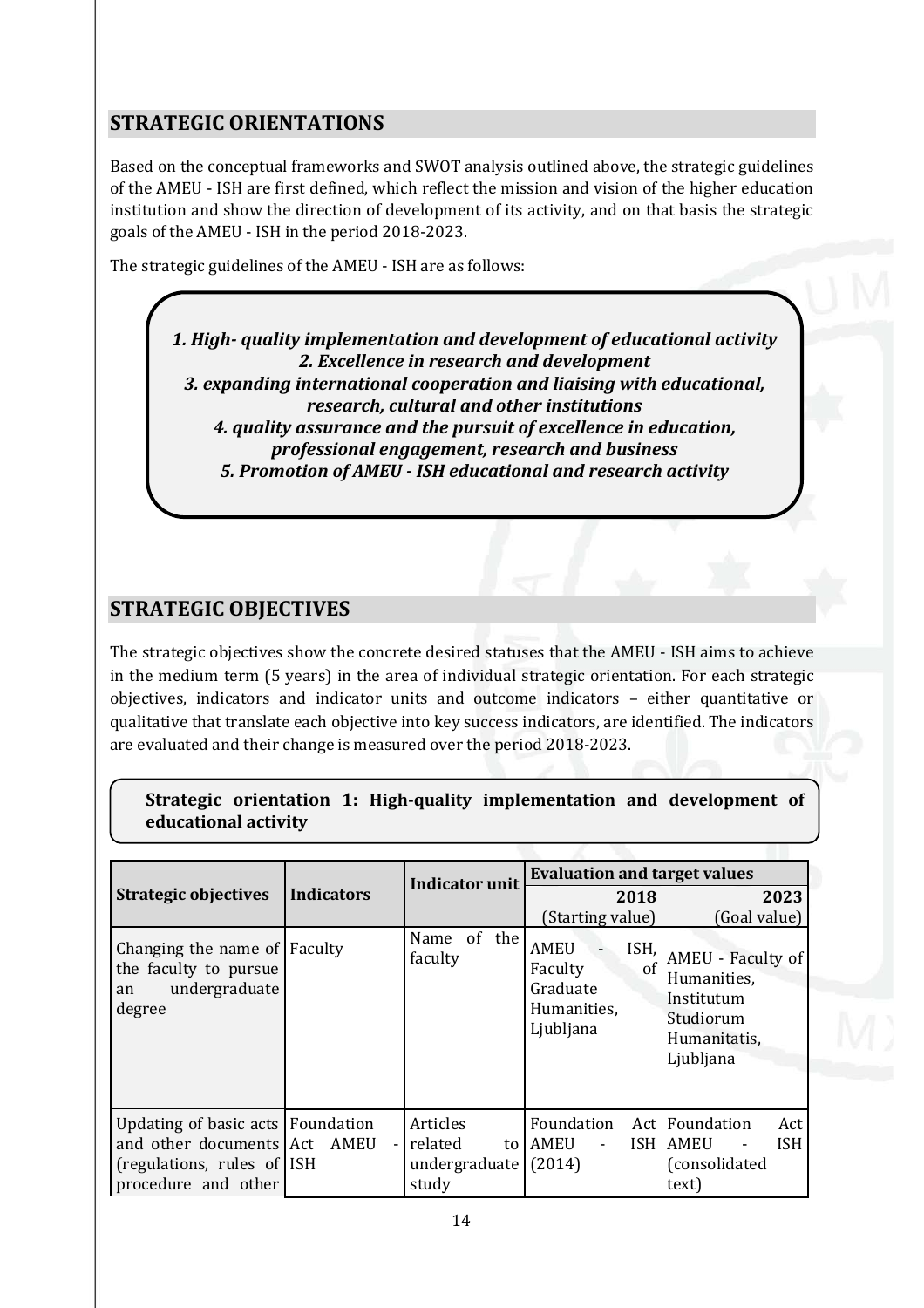|                                                                                                                                 |                                                                                                              | <b>Indicator unit</b>                                                                                                                                                                               | <b>Evaluation and target values</b>                                                     |                                                                                                                                                                                             |  |
|---------------------------------------------------------------------------------------------------------------------------------|--------------------------------------------------------------------------------------------------------------|-----------------------------------------------------------------------------------------------------------------------------------------------------------------------------------------------------|-----------------------------------------------------------------------------------------|---------------------------------------------------------------------------------------------------------------------------------------------------------------------------------------------|--|
| <b>Strategic objectives</b>                                                                                                     | <b>Indicators</b>                                                                                            |                                                                                                                                                                                                     | 2018<br>(Starting value)                                                                | 2023<br>(Goal value)                                                                                                                                                                        |  |
| acts) in order to carry<br>undergraduate<br>out<br>studies<br>or possible<br>higher<br>changes<br>to<br>education legislation   |                                                                                                              |                                                                                                                                                                                                     |                                                                                         |                                                                                                                                                                                             |  |
|                                                                                                                                 |                                                                                                              | <b>Articles</b><br>related<br>to<br>undergraduate<br>study                                                                                                                                          | Statute<br>of<br>the<br><b>ISH</b><br><b>AMEU</b><br>$\blacksquare$<br>(2014)           | Statute AMEU<br>ISH (Consolidated<br>Text)                                                                                                                                                  |  |
|                                                                                                                                 | Statute AMEU -<br><b>ISH</b>                                                                                 | Chapters of the<br>Statute<br>with<br>included<br>articles<br>in<br>accordance<br>with<br>the<br>Higher<br><b>Education Act</b>                                                                     | Statute AMEU<br>ISH (2014)                                                              | Statute AMEU<br>ISH (Consolidated<br>Text)                                                                                                                                                  |  |
|                                                                                                                                 | Regulations,<br>rules<br>of<br>procedure and<br>other<br>acts AMEU<br>$\overline{\phantom{a}}$<br><b>ISH</b> | Content<br><sub>of</sub><br>regulations,<br>rules<br>of<br>procedure and<br>other<br>acts<br>related<br>to<br>undergraduate<br>studies or<br>amendments<br>higher<br>to<br>education<br>legislation | Regulations,<br>rules<br>procedure<br>and<br>other<br>acts<br>for  <br>graduate studies | of Regulations, rules<br>of procedure and<br>other<br>acts<br>for<br>undergraduate<br>and postgraduate<br>studies<br>with<br>possible<br>changes<br>the<br>of<br>higher<br>education actlaw |  |
|                                                                                                                                 | Applications<br>within the first<br>application<br>deadline                                                  | The number                                                                                                                                                                                          | Level 2 (Master):<br>4<br>3<br>Level<br>(Doctoral): 7                                   | Level 2<br>(Master):<br>10<br>Level 3 (Doctoral):<br>20                                                                                                                                     |  |
| Increasing interest in $1st$<br>studying by obtaining<br>high-quality<br>candidates<br>for<br>enrolment at AMEU -<br><b>ISH</b> | year<br>students<br>enrolled                                                                                 | The number                                                                                                                                                                                          | Level<br>1<br>(Bachelor): 5<br>Level<br>2<br>(Master): 1<br>3<br>Level<br>(Doctoral): 5 | Level<br>1<br>(Bachelor): 10<br>Level<br>$\overline{2}$<br>(Master): 8<br>3<br>Level<br>(Doctoral): 5                                                                                       |  |
|                                                                                                                                 | Entrants<br>on<br>information<br>days                                                                        | The number                                                                                                                                                                                          | 5                                                                                       | 45                                                                                                                                                                                          |  |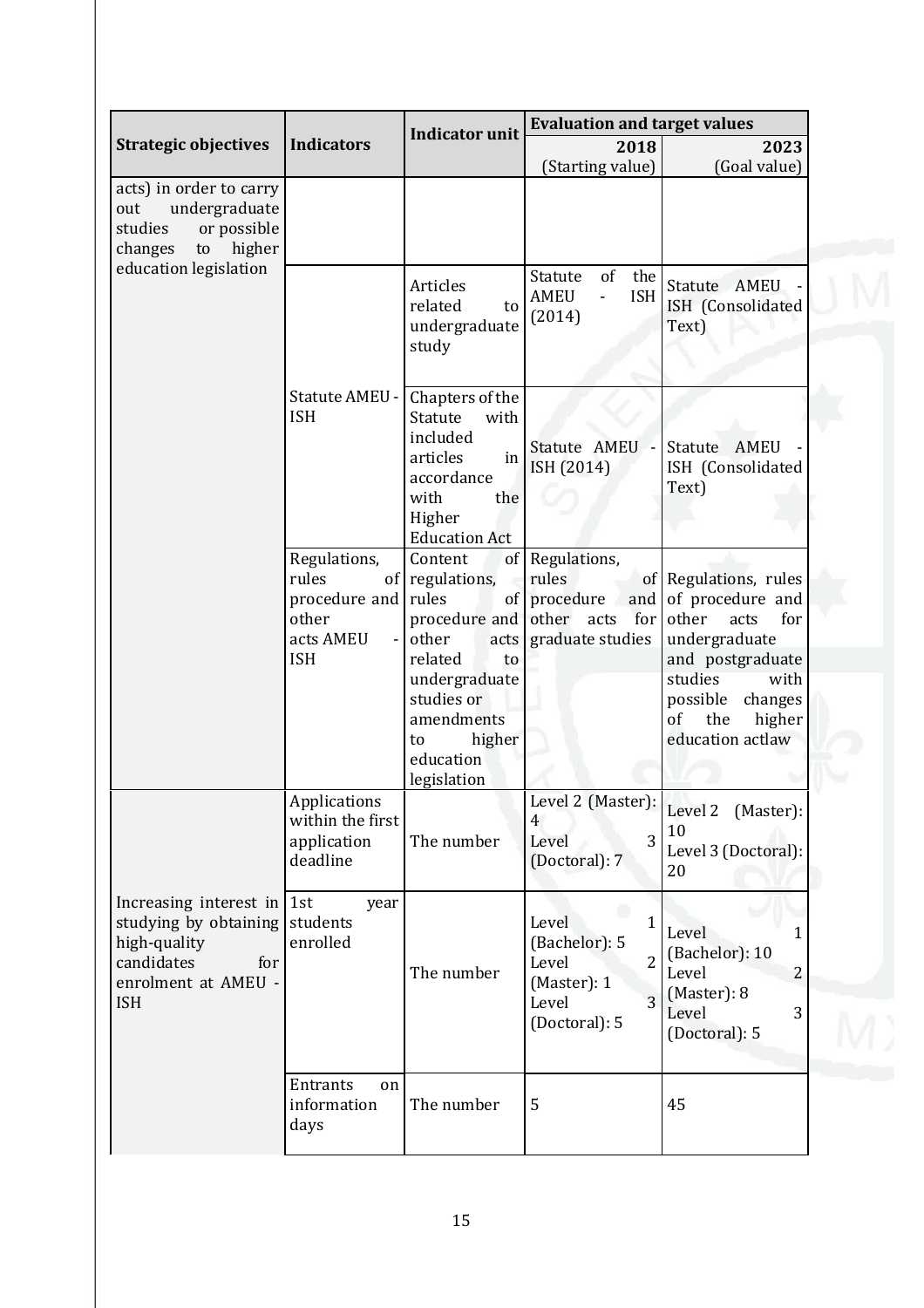|                                                                                                                                      |                                                                                                                                       | <b>Indicator unit</b> | <b>Evaluation and target values</b>                                                                                                                              |                                                                                                                  |  |
|--------------------------------------------------------------------------------------------------------------------------------------|---------------------------------------------------------------------------------------------------------------------------------------|-----------------------|------------------------------------------------------------------------------------------------------------------------------------------------------------------|------------------------------------------------------------------------------------------------------------------|--|
| <b>Strategic objectives</b>                                                                                                          | <b>Indicators</b>                                                                                                                     |                       | 2018                                                                                                                                                             | 2023                                                                                                             |  |
|                                                                                                                                      | Accredited<br>study<br>programs                                                                                                       | The number            | (Starting value)<br>3                                                                                                                                            | (Goal value)<br>$\overline{4}$                                                                                   |  |
| Expanding<br>and<br>upgrading the existing<br>educational offer                                                                      | Changes<br>to<br>study<br>programs                                                                                                    | The number            | 0                                                                                                                                                                | Depending<br>on<br>needs                                                                                         |  |
|                                                                                                                                      | <b>New</b><br>study<br>programs                                                                                                       | The number            | $\mathbf{1}$                                                                                                                                                     | Depending<br>on<br>needs                                                                                         |  |
|                                                                                                                                      | Enrolled<br>students                                                                                                                  | The number            | 26                                                                                                                                                               | 5%<br>growth<br>per<br>year                                                                                      |  |
| Enrolment<br>growth<br>of domestic<br>and<br>foreign students and<br>of<br>implementation<br>study programs in a<br>foreign language | Foreign<br>students                                                                                                                   | The number            | $\overline{4}$                                                                                                                                                   | 5%<br>growth<br>per<br>year                                                                                      |  |
|                                                                                                                                      | Study<br>programs<br>in<br>Slovenian<br>language                                                                                      | The number            | $\mathbf{1}$                                                                                                                                                     | 3                                                                                                                |  |
|                                                                                                                                      | Study<br>programs in a<br>foreign<br>language                                                                                         | The number            | 1                                                                                                                                                                | $\mathbf{1}$                                                                                                     |  |
| Improving the ratio<br>between the number<br>of students enrolled<br>and graduates                                                   | Transition<br>between years                                                                                                           | Share (%)             | Third<br>cycle<br>(Doctoral):<br>from 1st to 2nd<br>year: 75%<br>year: 100%                                                                                      | Third<br>cycle<br>(Doctoral):<br>from 1st to 2nd<br>year: 7 5 %<br>from 2nd to 3rd from 2nd to 3rd<br>year: 75 % |  |
|                                                                                                                                      | Graduates<br>according<br>to<br>enrolled<br>students                                                                                  | Share $(\%)$          | graduate (in<br>$1\overline{ }$<br>2017/18) out<br>of 4 enrolled (in<br>2016/17<br>$\omega$<br>enrolled<br>۰<br>according<br>to<br>transition<br>criteria): 25 % | 4 At least 50% of all<br>programs                                                                                |  |
|                                                                                                                                      | Average<br>duration<br>of<br>study at:<br>First<br>cycle<br>(Bachelor)<br>Second<br>cycle<br>(Master)<br>Third<br>cycle<br>(Doctoral) | Years, months         | Third<br>cycle<br>(Doctoral):<br>4.6 years (2017)<br>1.43<br>years<br>$(2018 -$<br>enrollment<br>in<br>Year 3 of<br>the<br>d Oct. study)                         | 3<br>Level<br>(Doctoral): 4<br>years                                                                             |  |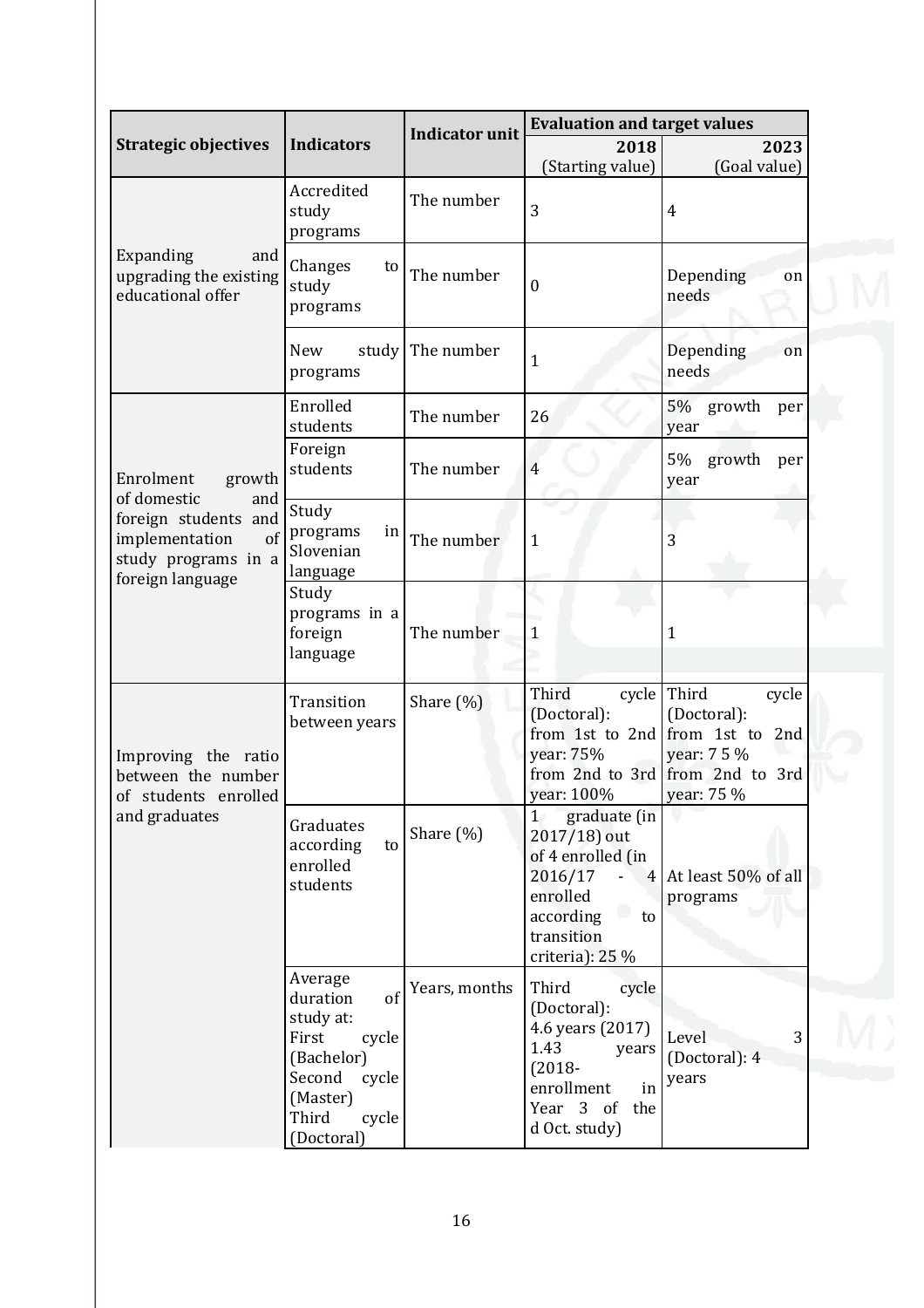|                                               |                                                  | <b>Indicator unit</b> | <b>Evaluation and target values</b> |                                                                                                                        |  |
|-----------------------------------------------|--------------------------------------------------|-----------------------|-------------------------------------|------------------------------------------------------------------------------------------------------------------------|--|
| <b>Strategic objectives</b>                   | <b>Indicators</b>                                |                       | 2018                                | 2023                                                                                                                   |  |
|                                               |                                                  |                       | (Starting value)                    | (Goal value)                                                                                                           |  |
|                                               | <b>New</b><br>undergraduate<br>graduates         | The number            | $\mathbf{0}$                        | At least 50% of the<br>students enrol in<br>all programmes                                                             |  |
|                                               | <b>Masters</b><br><b>New</b><br>in Humanities    | The number            | $\mathbf{0}$                        | At least 50% of the<br>students enrol in<br>all programs                                                               |  |
|                                               | New PhDs                                         | The number            | 1 (2018)                            | At least 50% of the<br>students enrol in<br>all programmes                                                             |  |
| Raising the level                             | Top<br>Visiting<br>Lecturers                     | The number            | 3                                   | First cycle: at least<br>1<br>Second cycle:<br>at<br>least <sub>2</sub><br>Third<br>cycle:<br>at<br>least <sub>2</sub> |  |
| of internationalisation<br>abroad and at home | Students<br>who went<br>to<br>exchange<br>abroad | The number            | $\overline{0}$                      | First<br>cycle: At<br>least 1<br>Second<br>cycle: At<br>least 1<br>Third<br>cycle: At<br>least 1                       |  |

| Strategic orientation 2: Scientific research and development excellence |  |
|-------------------------------------------------------------------------|--|
|                                                                         |  |

|                                                                                           |                                                                                                                                                                                                      | <b>Indicator</b> | <b>Evaluation and target values</b>                                                                                                                |                                                                                                                                         |  |
|-------------------------------------------------------------------------------------------|------------------------------------------------------------------------------------------------------------------------------------------------------------------------------------------------------|------------------|----------------------------------------------------------------------------------------------------------------------------------------------------|-----------------------------------------------------------------------------------------------------------------------------------------|--|
| <b>Strategic objectives</b>                                                               | <b>Indicators</b>                                                                                                                                                                                    | unit             | 2018<br>(Starting value)                                                                                                                           | 2023<br>(Goal value)                                                                                                                    |  |
| Promoting humanistic<br>and interdisciplinary<br>research at the highest<br>quality level | Carrying<br>out<br>activities within<br>research<br>the<br>program<br>Research<br>of<br>Cultural<br>Formation<br>and<br>active<br>cooperation<br>with<br>other<br>research<br>program<br>contractors | Activity         | Regular<br>implementation<br>of activities<br>within<br>the<br>research<br>and<br>program<br>active<br>cooperation<br>with<br>other<br>contractors | Annual<br>implementation<br>of activities under<br>the<br>research<br>and<br>program<br>active<br>cooperation with<br>other contractors |  |
|                                                                                           | Registered<br>Researchers<br>at<br>AMEU - ISH                                                                                                                                                        | The number       | 9<br>(until<br>$12/31/2018$ , 6<br>from 1/1/2019<br>onwards)                                                                                       | 7                                                                                                                                       |  |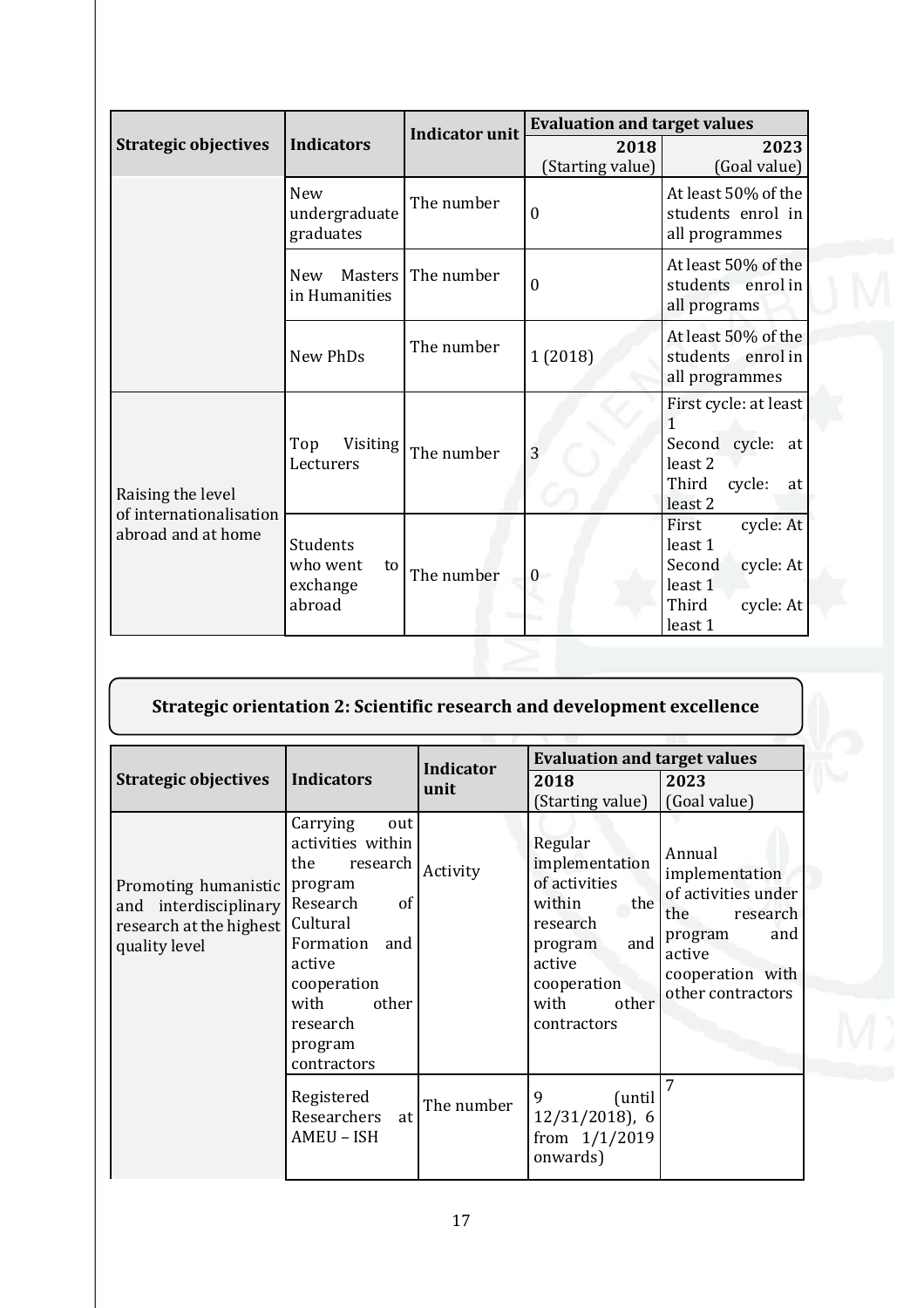|                             |                                                                                                                                                                                                                                                                                   | <b>Indicator</b> | <b>Evaluation and target values</b>                                                                                                                                                     |                                                                               |  |
|-----------------------------|-----------------------------------------------------------------------------------------------------------------------------------------------------------------------------------------------------------------------------------------------------------------------------------|------------------|-----------------------------------------------------------------------------------------------------------------------------------------------------------------------------------------|-------------------------------------------------------------------------------|--|
| <b>Strategic objectives</b> | <b>Indicators</b>                                                                                                                                                                                                                                                                 | unit             | 2018<br>(Starting value)                                                                                                                                                                | 2023<br>(Goal value)                                                          |  |
|                             | Average SICRIS<br>score<br>per<br>registered<br>researcher per<br>year                                                                                                                                                                                                            | Points           | 186                                                                                                                                                                                     | > 230                                                                         |  |
|                             | Scientific<br>publications in<br>SCI-, SSCI- and<br>A&HCI-indexed<br>journals,<br>in other journals<br>from the ARRS<br>list<br>in<br>or<br>scientific<br>monographs<br>published<br>by<br>publishers from<br>the ARRS list to a<br>registered<br>researcher<br>(cumulative, last | The number       | 6                                                                                                                                                                                       | > 7                                                                           |  |
|                             | 5 years)<br>Outstanding<br>achievements<br>(A") and high-<br>quality<br>achievements<br>(A')<br>by<br>a<br>research<br>organization<br>evaluated<br>by<br>bibliographic<br>indicators<br>of<br>research<br>performance<br>(cumulative,<br>past 5 years)                           | Points           | A" (outstanding A"<br>achievements)':<br>1105.26<br>$A'$ (high quality $A'$ (high<br>achievements):<br>3494.07                                                                          | (outstanding<br>achievements):<br>>1200<br>quality<br>achievements):<br>>3500 |  |
|                             | Normal WoS or<br>Scopus citations<br>to a registered<br>researcher<br>(cumulatively,<br>in the last 10<br>years)                                                                                                                                                                  | The number       | (citations   CI:> 30<br>CI<br>calculated from<br><b>COBIB.SI</b><br>articles related<br>to WoS or<br>Scopus): 19<br>CIAu (citations<br>divided<br>by<br>number<br>of<br>authors): 13.17 | CIAu : > 18                                                                   |  |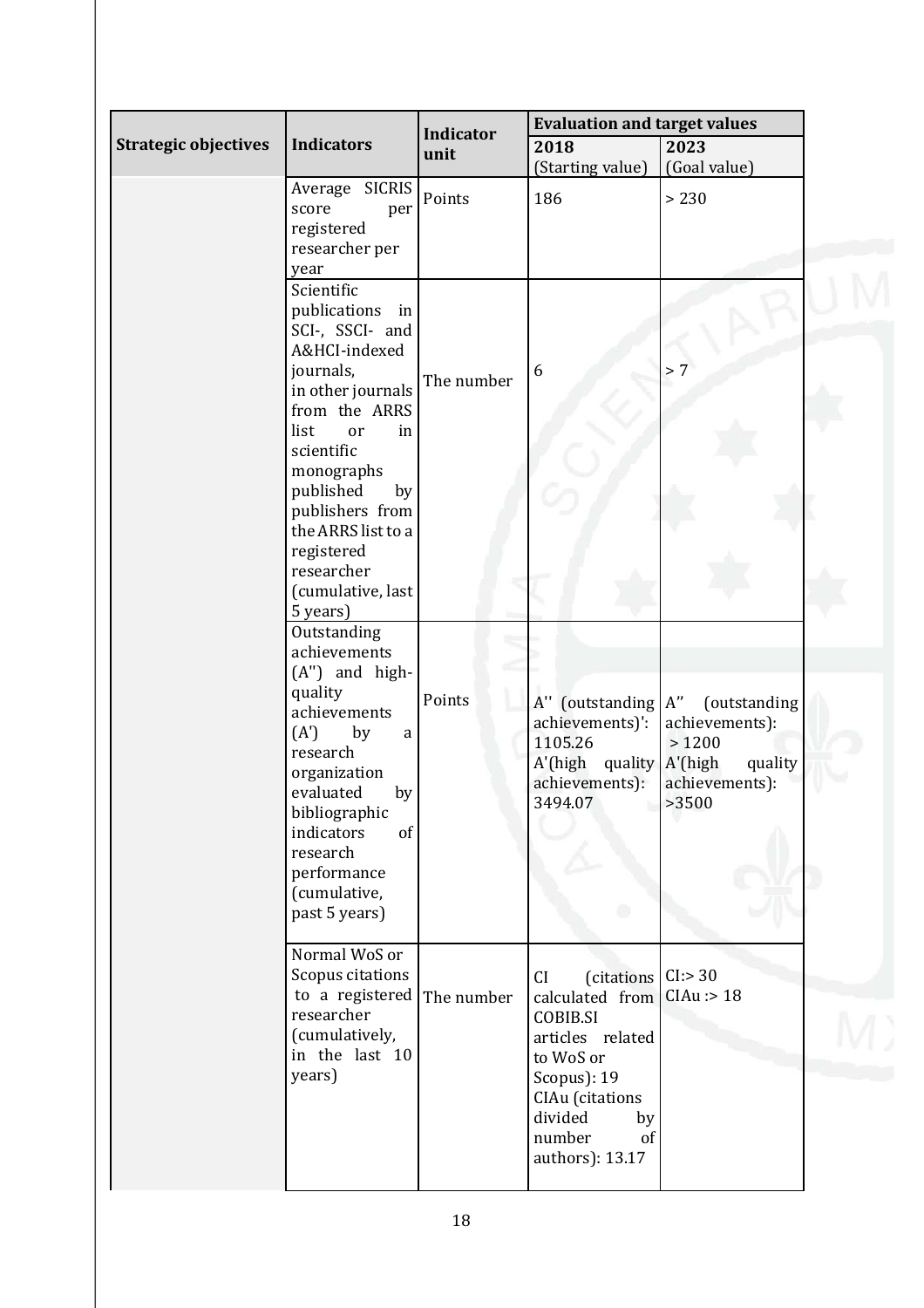|                                                                                                                                |                                                                                                                                                                                                                        |                          | <b>Evaluation and target values</b>        |                      |  |
|--------------------------------------------------------------------------------------------------------------------------------|------------------------------------------------------------------------------------------------------------------------------------------------------------------------------------------------------------------------|--------------------------|--------------------------------------------|----------------------|--|
| <b>Strategic objectives</b>                                                                                                    | <b>Indicators</b>                                                                                                                                                                                                      | <b>Indicator</b><br>unit | 2018<br>(Starting value)                   | 2023<br>(Goal value) |  |
|                                                                                                                                | Domestic<br>research<br>projects<br>implemented                                                                                                                                                                        | The number               | 4                                          | 6                    |  |
| Applications<br>for<br>current<br>calls<br>for<br>for<br>proposals<br>domestic and foreign<br>research<br>development projects | Acquired<br>domestic<br>research<br>projects<br>(participation as<br>an applicant or Share $(\%)$<br>project partner)<br>(ARRS, Ministry<br>Education,<br>of<br>Science<br>and<br>Public<br>Sport,<br>and Book Agency) |                          | 43%<br>(7)<br>3<br>submitted,<br>acquired) | 60%                  |  |
|                                                                                                                                | International<br>research<br>projects<br>implemented<br>(Horizon 2020,<br>MSCA, Cost,<br>Interreg, HERA<br>or other EU calls,<br><b>ARRS</b> bilateral<br>projects)                                                    | The number               | 1                                          | $\overline{2}$       |  |
|                                                                                                                                | Acquired<br>international<br>research<br>and<br>development<br>projects                                                                                                                                                | Share $(\%)$             | 25%<br>(4)<br>submitted,<br>1<br>acquired) | 50%                  |  |
| Establishment<br>and<br>of<br>strengthening<br>cooperation<br>with                                                             | Domestic<br>partners<br>for<br>and<br>scientific<br>project<br>cooperation                                                                                                                                             | The number               | $\overline{2}$                             | 5                    |  |
| domestic<br>and<br>international<br>partners in scientific<br>research and project<br>area                                     | International<br>strategic<br>partners<br>for<br>scientific<br>and<br>project<br>cooperation                                                                                                                           | The number               | 1                                          | $\overline{4}$       |  |
| Organization of<br>scientific events                                                                                           | Scientific<br>conferences<br>in<br>(c <sub>0</sub> )<br>organization                                                                                                                                                   | The number               | $\mathbf 1$                                | $\overline{2}$       |  |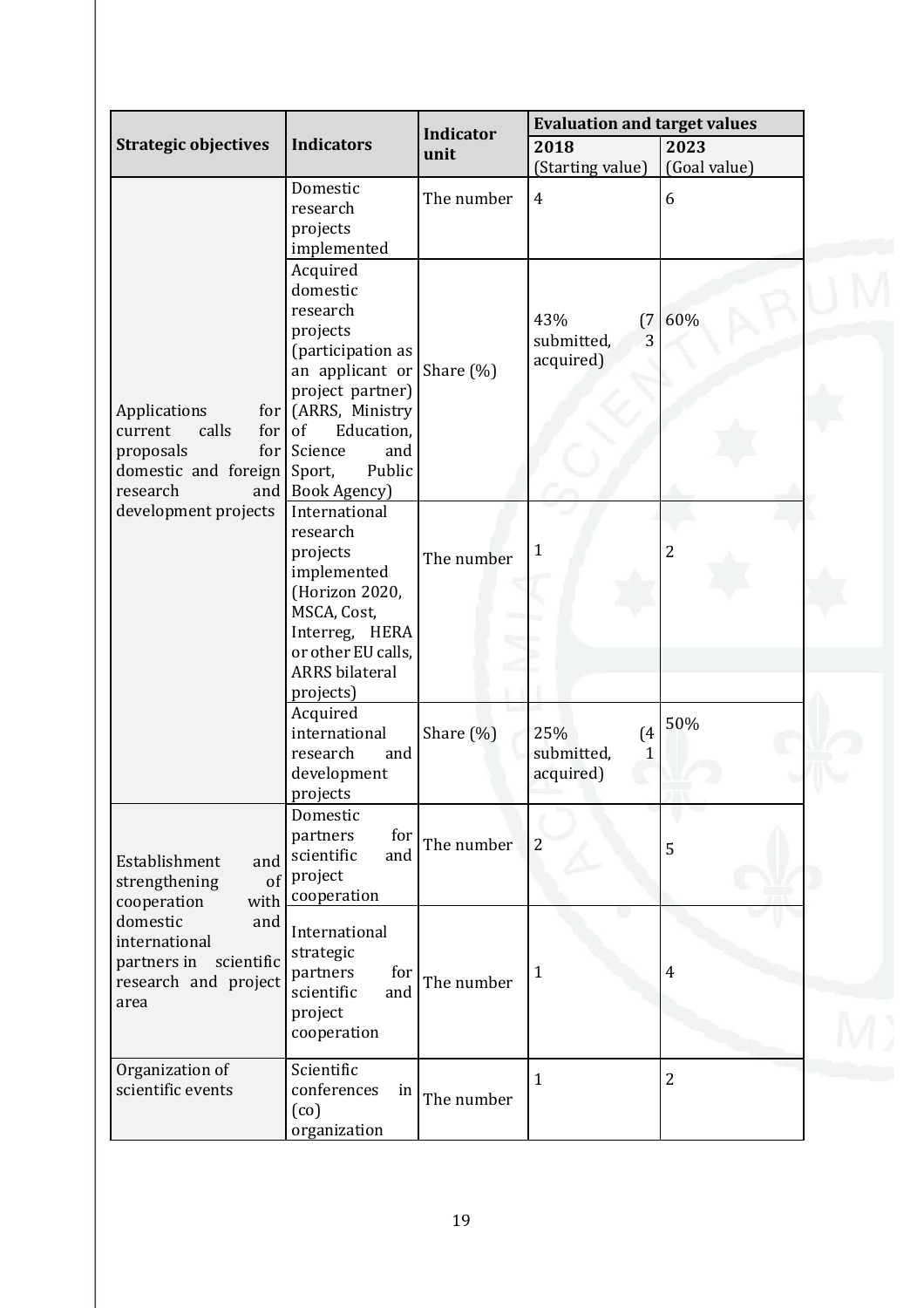|                                                                                                                                              |                                                                                                                                             |                                      | <b>Evaluation and target values</b>                                                   |                                                                     |  |
|----------------------------------------------------------------------------------------------------------------------------------------------|---------------------------------------------------------------------------------------------------------------------------------------------|--------------------------------------|---------------------------------------------------------------------------------------|---------------------------------------------------------------------|--|
| <b>Strategic objectives</b>                                                                                                                  | <b>Indicators</b>                                                                                                                           | <b>Indicator</b><br>unit             | 2018<br>(Starting value)                                                              | 2023<br>(Goal value)                                                |  |
|                                                                                                                                              | Foreign<br>and<br>conference<br>reference<br>officers (AMEU -<br>ISH and AMEU-<br>ECM)                                                      | Share $(\%)$                         | Alma<br>Mater<br>Conference:<br>25%                                                   | 33%                                                                 |  |
|                                                                                                                                              | conference<br>All<br>participants<br>(AMEU - ISH and<br>AMEU-ECM)                                                                           | The number                           | 371                                                                                   | 380                                                                 |  |
|                                                                                                                                              | Organization of<br>other scientific<br>events for the<br>general<br>public<br>(scientific<br>symposia,<br>seminars, open<br>lectures, etc.) | Other<br>scientific<br>events        | Regular<br>organisation of various<br>various<br>events<br>for the general<br>public. | Organisation<br>of<br>events<br>annually to the<br>general public.  |  |
| of<br>Participation<br>colleagues under the<br>name AMEU - ISH at<br>conferences<br>other<br>(domestic,<br>foreign)<br>and scientific events | <b>Other</b><br>conferences and<br>scientific events<br>with the active<br>participation of<br>colleagues<br>named AMEU -<br><b>ISH</b>     | The number                           | $\overline{2}$                                                                        | 3                                                                   |  |
| Maintain high quality<br>publishing support for<br>teaching<br>the<br>and<br>research process                                                | of<br>Publication<br>periodicals:<br>*Monitor ISH<br>*Glasnik<br><b>AMEU-ISH</b><br>(Gazette<br>AMEU-ISH)                                   | Number of<br>copies                  | 2 per year                                                                            | 10 issues issued<br>2 issues by 2018 Occasional issue,<br>as needed |  |
|                                                                                                                                              | <b>Book</b><br>publications                                                                                                                 | Number<br>of<br>book<br>publications | $4$ / year<br>o                                                                       | 20<br>$\geq$<br>books<br>published                                  |  |
| Increasing the quality<br>of library support for<br>the teaching and<br>research process                                                     | Units of new<br>library material                                                                                                            | The number                           | 7000                                                                                  | 7050                                                                |  |
| Strengthening R&D for<br>education                                                                                                           | Active research<br>groups in the<br>content areas of<br>AMEU-ISH<br>the                                                                     | The number                           | 2                                                                                     | $\overline{2}$                                                      |  |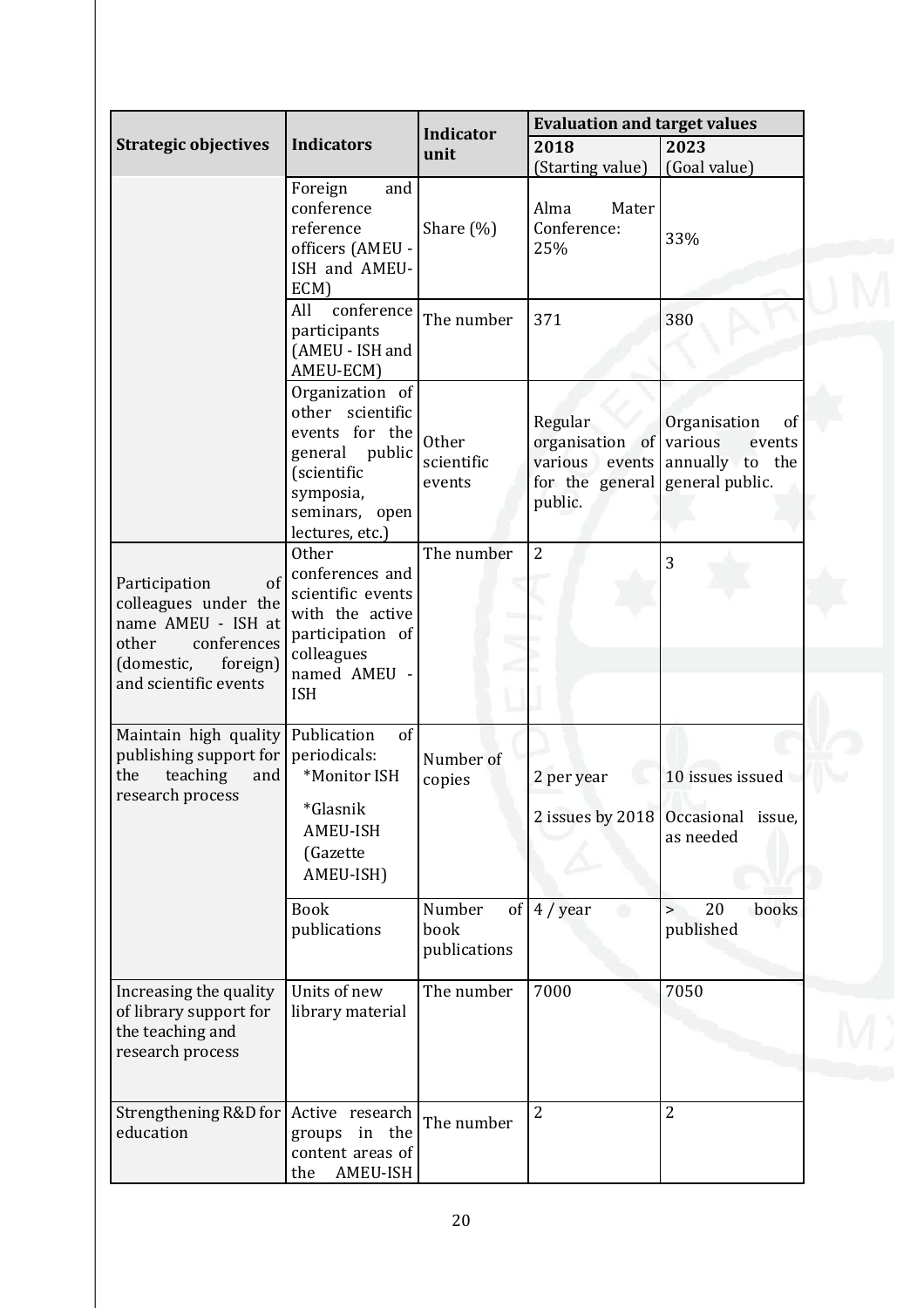|                                 |                               |                          | <b>Evaluation and target values</b>       |                                  |  |
|---------------------------------|-------------------------------|--------------------------|-------------------------------------------|----------------------------------|--|
| <b>Strategic objectives</b>     | <b>Indicators</b>             | <b>Indicator</b><br>unit | 2023<br>2018                              |                                  |  |
|                                 |                               |                          | (Starting value)                          | (Goal value)                     |  |
|                                 | study                         |                          |                                           |                                  |  |
|                                 | programmes                    |                          |                                           |                                  |  |
|                                 |                               |                          |                                           |                                  |  |
|                                 | Involvement of<br>students in |                          | Execution<br>and                          | Each<br>academic                 |  |
|                                 | research work                 |                          | presentation of<br>final<br>research      | year                             |  |
|                                 |                               |                          | and<br>project                            |                                  |  |
|                                 |                               |                          | assignments                               |                                  |  |
|                                 |                               |                          | (individual                               |                                  |  |
|                                 |                               |                          | research work,                            |                                  |  |
|                                 |                               |                          | public defences)                          |                                  |  |
|                                 |                               |                          | Presentation of Each                      | academic                         |  |
|                                 |                               |                          | the results of the vear                   |                                  |  |
|                                 |                               | Research                 | research work<br>at a scientific          |                                  |  |
|                                 |                               | activity of<br>students  | conference with                           |                                  |  |
|                                 |                               |                          | international                             |                                  |  |
|                                 |                               |                          | participation                             |                                  |  |
|                                 |                               |                          | "All<br>about                             |                                  |  |
|                                 |                               |                          | people"                                   |                                  |  |
|                                 |                               |                          | (co-organizatio                           |                                  |  |
|                                 |                               |                          | n of AMEU-ISH                             |                                  |  |
|                                 |                               |                          | and<br><b>AMEU</b>                        |                                  |  |
|                                 |                               |                          | ECM)                                      |                                  |  |
|                                 |                               |                          | Involvement of Each                       | academic                         |  |
|                                 |                               |                          | students in the year<br>planning<br>of    |                                  |  |
|                                 |                               |                          | <b>AMEU</b><br><b>ISH</b><br>$\mathbf{r}$ |                                  |  |
|                                 |                               |                          | applications<br>in                        |                                  |  |
|                                 |                               |                          | calls<br>for                              |                                  |  |
|                                 |                               |                          | proposals                                 |                                  |  |
|                                 |                               |                          | (domestic,                                |                                  |  |
|                                 |                               |                          | international)                            |                                  |  |
|                                 |                               |                          | and<br>in<br>the                          |                                  |  |
|                                 |                               |                          | implementation<br>of research             |                                  |  |
|                                 |                               |                          | projects                                  |                                  |  |
| Monitoring the results   Annual |                               |                          | 1 per year                                | 6 (1 every year)                 |  |
| the<br>scientific<br>of         | Scientific                    | Report                   |                                           |                                  |  |
| research work<br>and            | <b>Research Report</b>        |                          |                                           |                                  |  |
| implementation<br>and           | <b>AMEU - ISH</b>             |                          |                                           |                                  |  |
| evaluation<br>of                | the AMEU Scientific           |                          |                                           | Implementation                   |  |
| achievement of the set          | Research Plan -               | The plan                 | Preparation of                            | of the AMEU                      |  |
| goals of the scientific         | <b>ISH</b><br>$(2019 -$       |                          | the AMEU - ISH                            | Scientific                       |  |
| research activity               | 2024)                         |                          | Scientific<br>Research Plan               | Research Plan -<br>ISH 2019-2024 |  |
|                                 |                               |                          |                                           |                                  |  |
|                                 |                               |                          |                                           |                                  |  |
|                                 |                               |                          |                                           |                                  |  |
|                                 |                               |                          |                                           |                                  |  |
|                                 |                               |                          |                                           |                                  |  |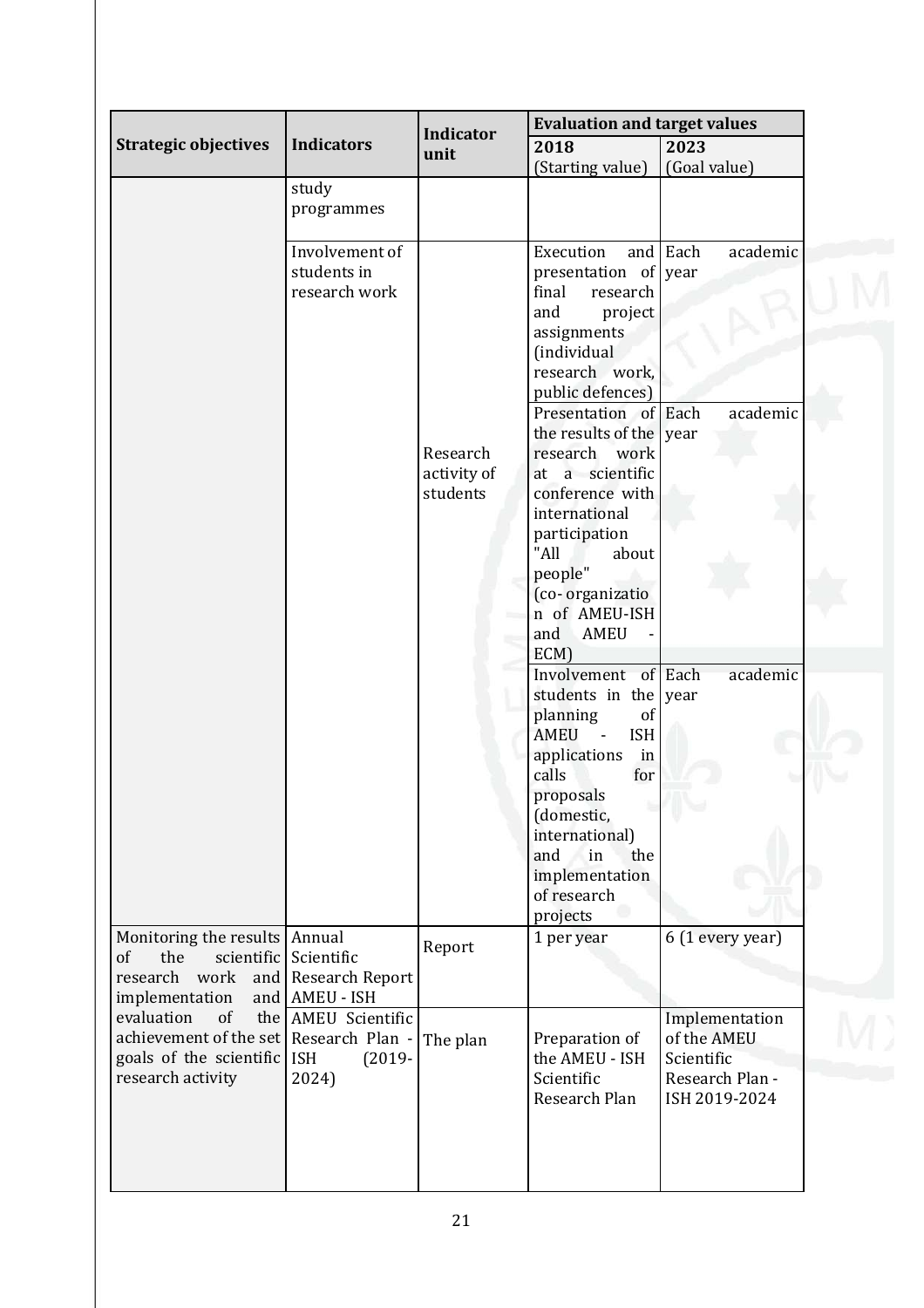| <b>Strategic objectives</b><br><b>Indicators</b> |  | <b>Indicator</b><br>unit | <b>Evaluation and target values</b> |      |  |
|--------------------------------------------------|--|--------------------------|-------------------------------------|------|--|
|                                                  |  |                          | 2018                                | 2023 |  |
|                                                  |  | (Starting value)         | (Goal value)                        |      |  |
|                                                  |  |                          |                                     |      |  |
|                                                  |  |                          |                                     |      |  |
|                                                  |  |                          |                                     |      |  |
|                                                  |  |                          |                                     |      |  |

### **Strategic orientation 3: Expanding international cooperation and networking with educational, research, cultural and other institutions**

|                                                                                         |                                                                                                    |                       | <b>Evaluation and target values</b>                                                 |                                                                                               |  |
|-----------------------------------------------------------------------------------------|----------------------------------------------------------------------------------------------------|-----------------------|-------------------------------------------------------------------------------------|-----------------------------------------------------------------------------------------------|--|
| <b>Strategic objectives</b>                                                             | <b>Indicators</b>                                                                                  | <b>Indicator unit</b> | 2018 (Starting<br>value)                                                            | 2023 (Goal<br>value)                                                                          |  |
|                                                                                         | International<br>student mobility                                                                  | Mobility              | Implementing<br>short-term<br>student<br>mobility                                   | Annual<br>participation<br>of<br>international<br>students<br>in<br>international<br>mobility |  |
| Increasing<br>mobility in the context<br>of<br>international<br>exchanges in Erasmus +  | short-term International<br>mobility of non-<br>teaching staff                                     | Mobility              | Implementing<br>international<br>mobility<br>$-$ of<br>non-teaching<br>staff        | Annual<br>involvement<br>of<br>non-<br>teaching staff<br>in<br>international<br>mobility      |  |
|                                                                                         | International<br>mobility of higher<br>education teachers                                          | Mobility              | Implementing<br>international<br>mobility<br>for<br>higher<br>education<br>teachers | Yearly<br>integration<br>higher<br>education<br>teachers in<br>international<br>mobility      |  |
|                                                                                         | Agreements<br>with<br>foreign<br>partner<br>institutions under<br>Erasmus<br>the<br>$+$<br>program | The number            | 4                                                                                   | 8                                                                                             |  |
| Raising the level<br>of I<br>internationalisation<br>abroad<br>and internationalization | Countries<br>where<br>AMEU<br>$\sim 10^{-1}$<br>promoted                                           | ISH is The number     | 5 (under Alma<br>Mater)                                                             | 7 (under Alma<br>Mater)                                                                       |  |
| at home                                                                                 | Common<br>or. dual<br>with<br>programs<br>higher<br>education<br>institutions<br>from<br>abroad    | The number            | $\boldsymbol{0}$                                                                    | $\mathbf{1}$                                                                                  |  |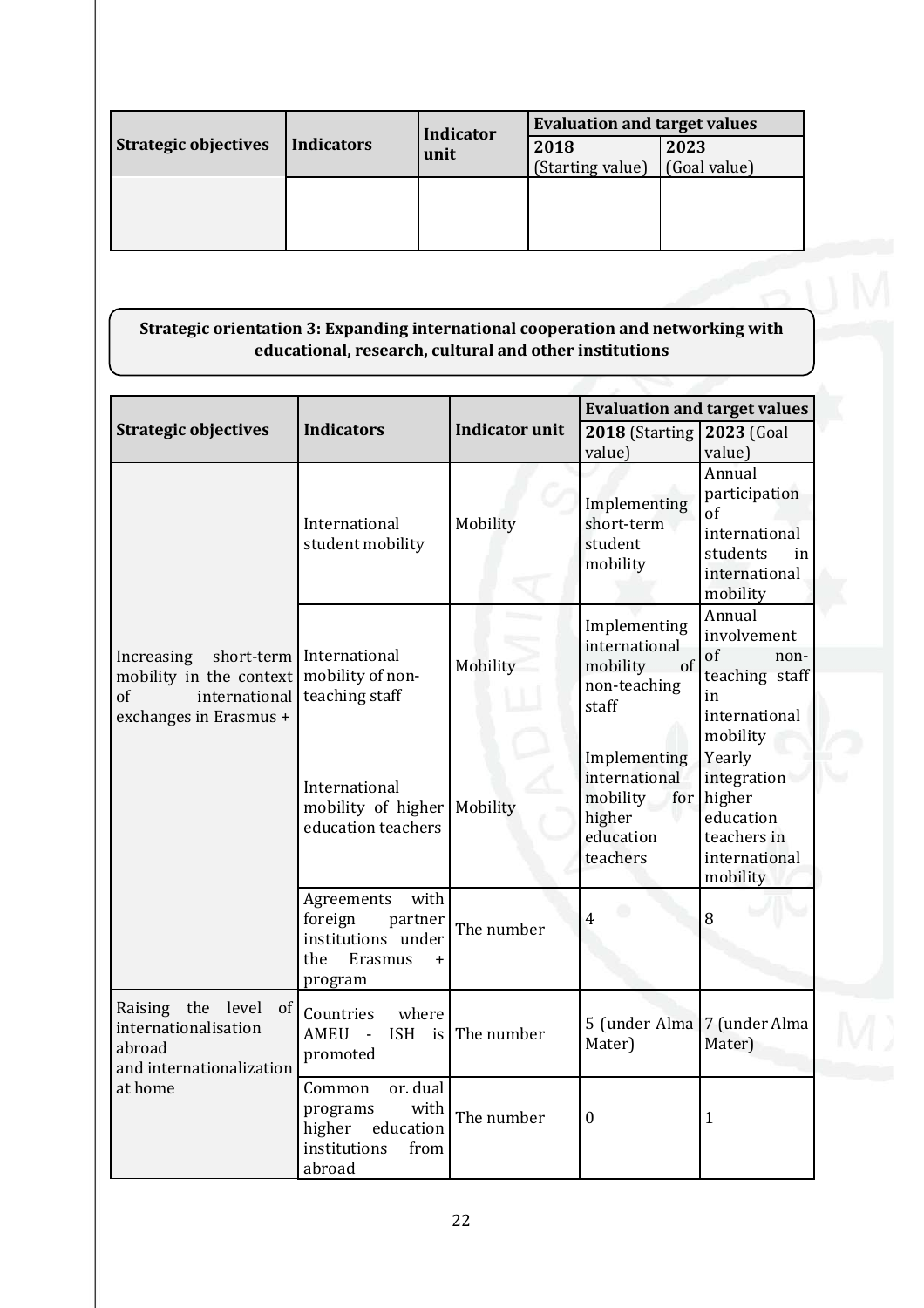|                                                                                                                                                                                                                     |                                                                                                                                           |                                   | <b>Evaluation and target values</b>                                                           |                                                                                                                                     |
|---------------------------------------------------------------------------------------------------------------------------------------------------------------------------------------------------------------------|-------------------------------------------------------------------------------------------------------------------------------------------|-----------------------------------|-----------------------------------------------------------------------------------------------|-------------------------------------------------------------------------------------------------------------------------------------|
| <b>Strategic objectives</b>                                                                                                                                                                                         | <b>Indicators</b>                                                                                                                         | <b>Indicator unit</b>             | 2018 (Starting                                                                                | 2023 (Goal                                                                                                                          |
|                                                                                                                                                                                                                     | (neighbouring<br>countries, notably<br>Austria, Croatia)                                                                                  |                                   | value)                                                                                        | value)                                                                                                                              |
|                                                                                                                                                                                                                     | Agreements<br>with<br>higher<br>foreign<br>education<br>institutions                                                                      | Agreement                         | At least one (1)<br>new<br>agreement<br>with a foreign<br>higher<br>education<br>institution. | Signed at least<br>One $(1)$ new<br>agreement<br>with a foreign<br>higher<br>education<br>institution<br>every<br>academic<br>year. |
|                                                                                                                                                                                                                     | student<br>Foreign<br>recruitment<br>agreements (under<br>Alma Mater)                                                                     | The number                        | 3 (under Alma<br>Mater)                                                                       | 5<br>(under Alma<br>Mater)                                                                                                          |
|                                                                                                                                                                                                                     | Distance study via<br>e-classroom                                                                                                         | Distance study                    | $\boldsymbol{0}$                                                                              | Conducting<br>distance<br>study                                                                                                     |
|                                                                                                                                                                                                                     | The guest<br>lecturers<br>from<br>abroad in the<br>study process                                                                          | The number                        | 3                                                                                             | At least 12 (at<br>least 2 visiting<br>lecturers from<br>abroad<br>in<br>each<br>academic<br>year)                                  |
|                                                                                                                                                                                                                     | Summer School for<br>incoming students Summer school<br>and lecturers                                                                     |                                   | $\overline{0}$                                                                                | $\mathbf{1}$                                                                                                                        |
| Establishing a quality<br>international<br>network<br>of recruiters<br>and<br>intermediaries<br>under Alma Mater                                                                                                    | Contracts<br>with recruiters and<br>intermediaries<br>under Alma Mater                                                                    | The number                        | 6 (under Alma<br>Mater)                                                                       | 10<br>(under Alma<br>Mater)                                                                                                         |
| Strengthening<br>quality<br>research<br>cooperation<br>with institutions<br>from abroad working in<br>the same and related institutions in the<br>scientific<br>fields<br>as I<br>developed by AMEU -<br><b>ISH</b> | Research<br>cooperation<br>with<br>foreign<br>higher<br>education<br>application<br>and<br>implementation of<br>international<br>projects | International<br>project research | $\mathbf{1}$                                                                                  | At least 2                                                                                                                          |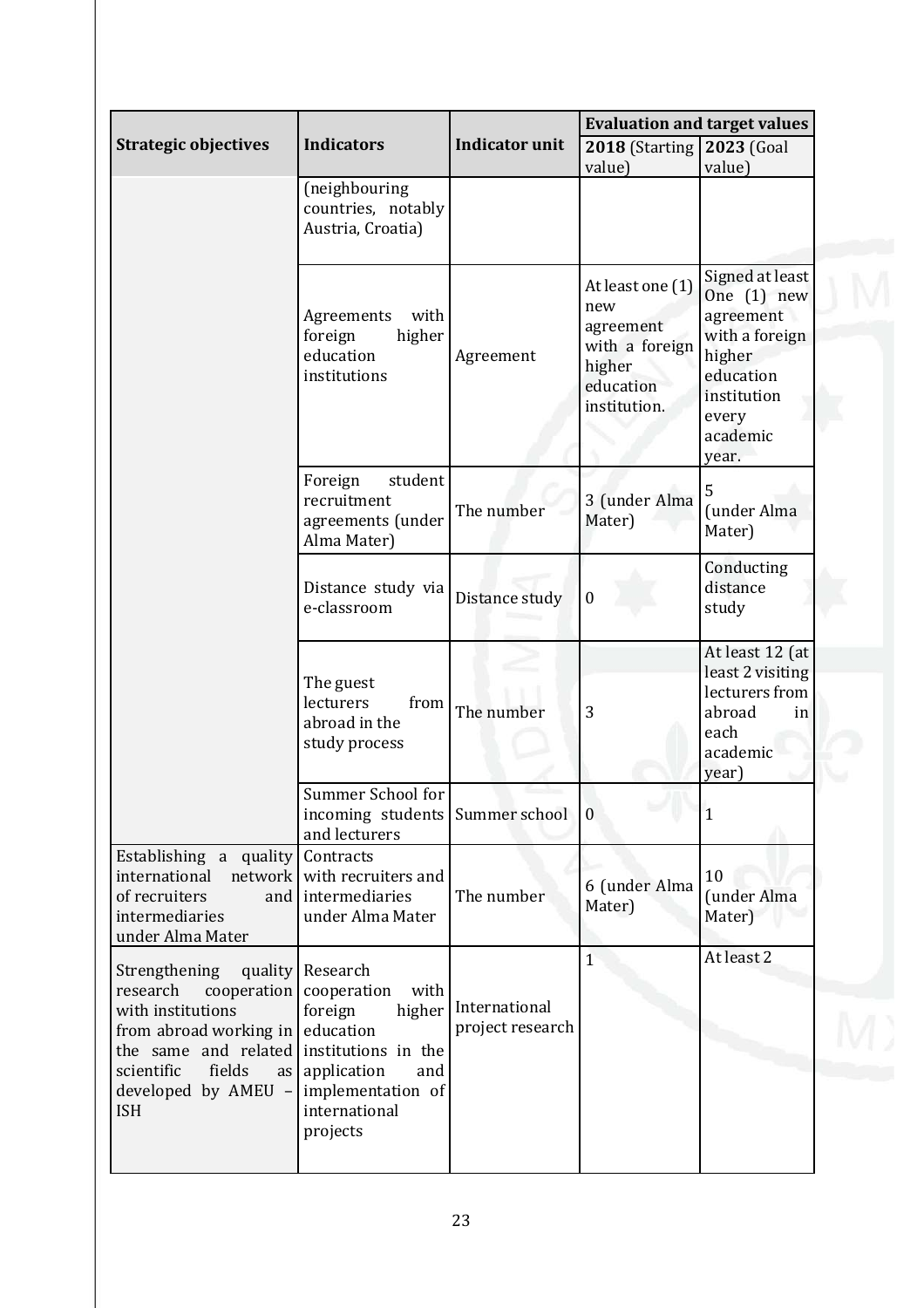### **Strategic orientation 4: Quality assurance and pursuit of excellence in education, professional engagement, research and business**

|                                                     |                                                                      |                                                                                                             | <b>Evaluation and target values</b>                                                                                                      |                                                                                                                                                                                          |  |
|-----------------------------------------------------|----------------------------------------------------------------------|-------------------------------------------------------------------------------------------------------------|------------------------------------------------------------------------------------------------------------------------------------------|------------------------------------------------------------------------------------------------------------------------------------------------------------------------------------------|--|
| <b>Strategic objectives</b>                         | <b>Indicators</b>                                                    | <b>Indicator unit</b>                                                                                       | 2018 (Starting<br>value)                                                                                                                 | 2023 (Goal<br>value)                                                                                                                                                                     |  |
|                                                     | Adoption of the<br>Strategic<br>Plan<br>AMEU-ISH 2018-<br>2023.      | Strategic<br>orientations with<br>strategic goals                                                           | 5<br>Adopted<br>strategic<br>orientations<br>with associated<br>strategic goals<br><b>AMEU-ISH</b><br>in<br>2018-2023<br>Strategic Plan. | Achieved<br>strategic<br>orientations<br>with associated<br>strategic goals.                                                                                                             |  |
|                                                     | The<br>implementation<br>of<br>Rules<br>Quality<br><b>AMEU - ISH</b> | Self-evaluation,<br>working methods Adherence and<br>and measures to<br>monitor<br>and  <br>improve quality | implementation<br>of the AMEU-<br><b>ISH</b><br>Quality<br>Rules.                                                                        | Compliance<br>with<br>and<br>implementation<br>of the AMEU-<br><b>ISH</b><br>Quality<br>Rules, updates<br>as necessary in<br>accordance<br>with applicable<br>laws<br>and<br>regulations |  |
| Strengthening<br>a<br>comprehensive<br>of<br>system | Respect for the<br>Code of Ethics                                    | <b>Ethical standards</b>                                                                                    | Code of Ethics<br><b>AMEU</b><br><b>ISH</b><br>adopted                                                                                   | Respected and<br>realized ethical<br>standards                                                                                                                                           |  |
| quality<br>monitoring<br>and                        |                                                                      | Number<br>of<br>sessions                                                                                    | $\overline{2}$                                                                                                                           | $\overline{4}$<br>each<br>in<br>academic year                                                                                                                                            |  |
| quality assurance                                   | Performance<br>of  <br>the<br>Quality<br>Commission                  | Rules<br>of<br>procedure<br>and<br>of<br>tasks<br>the<br>quality<br>commission                              | Rules<br>of<br>Procedure<br>adopted by the<br>Quality<br>Commission<br><b>AMEU - ISH</b>                                                 | Compliance<br>with<br>and<br>implementation<br>of the Rules of<br>Procedure<br>of<br>Quality<br>Commission<br>AMEU-ISH                                                                   |  |
|                                                     | Adopting<br>corrective<br>measures by the<br>Quality<br>Commission   | Number<br>of corrective<br>measures                                                                         | $\mathbf{1}$<br>least<br>At<br>corrective<br>for<br>measure<br>of<br>each<br>area<br>activity of the<br><b>AMEU - ISH</b>                | If necessary                                                                                                                                                                             |  |
|                                                     | Implementation<br>of improvements                                    | Number<br>improvements                                                                                      | At<br>$\mathbf{1}$<br>least<br>realized<br>of improvements<br>in each area of<br>operation of the<br>AMEU - ISH                          | If necessary                                                                                                                                                                             |  |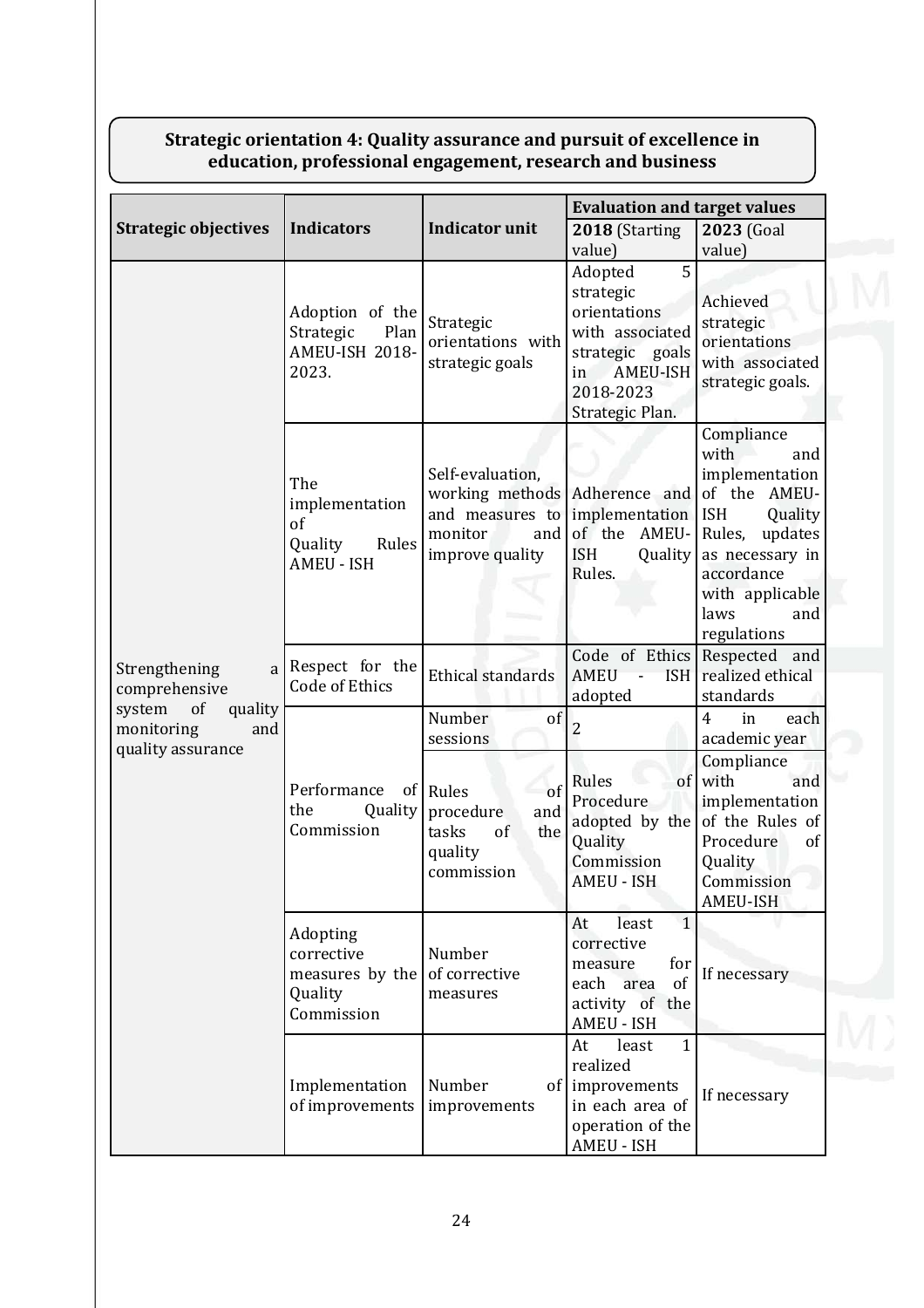|                                                                                                                                                         |                                                                                                                                                                                                                                     |                                                                                | <b>Evaluation and target values</b>                                                                                                                                                                                                                                                                                                                                                                                                                          |                                                                                                                                                         |
|---------------------------------------------------------------------------------------------------------------------------------------------------------|-------------------------------------------------------------------------------------------------------------------------------------------------------------------------------------------------------------------------------------|--------------------------------------------------------------------------------|--------------------------------------------------------------------------------------------------------------------------------------------------------------------------------------------------------------------------------------------------------------------------------------------------------------------------------------------------------------------------------------------------------------------------------------------------------------|---------------------------------------------------------------------------------------------------------------------------------------------------------|
| <b>Strategic objectives</b>                                                                                                                             | <b>Indicators</b>                                                                                                                                                                                                                   | <b>Indicator unit</b>                                                          | 2018 (Starting<br>value)                                                                                                                                                                                                                                                                                                                                                                                                                                     | 2023 (Goal<br>value)                                                                                                                                    |
|                                                                                                                                                         | Performing self- Self-evaluation<br>evaluation<br>by<br>preparing annual                                                                                                                                                            |                                                                                | $\mathbf{1}$                                                                                                                                                                                                                                                                                                                                                                                                                                                 | $6(1)$ in each<br>academic year)                                                                                                                        |
|                                                                                                                                                         | self-evaluation<br>basis<br>a<br>external<br>evaluation in all<br>areas of SQAA<br>Criteria.                                                                                                                                        | reports (SERs) as $ $ Preparation of the $ $<br>for <sub>l</sub><br><b>SER</b> | $\mathbf{1}$                                                                                                                                                                                                                                                                                                                                                                                                                                                 | $(1$ in each<br>6<br>academic year)                                                                                                                     |
|                                                                                                                                                         | Improvement of<br>individual<br>monitoring<br>and<br>quality assurance<br>instruments (e.g.,<br>questionnaires,<br>appointment<br>procedures, etc.)<br>with a view to<br>realizing<br>measures<br>and<br>monitoring<br>achievements | Quality assurance<br>instruments                                               | and<br>Review<br>analysis<br>of<br>existing quality<br>assurance<br>instruments                                                                                                                                                                                                                                                                                                                                                                              | Improvement of<br>quality<br>assurance<br>instruments<br>as<br>needed or<br>as<br>applicable<br>by<br>law<br>and<br>regulations.                        |
| Renewal<br>of<br>institutional<br>accreditation<br>with<br>external<br>evaluation of<br>study programmes by<br>submitting<br>the<br>application to SQAA | Renewal<br>accreditation<br>by SQAA                                                                                                                                                                                                 | Institutional<br>of accreditation with<br>external<br>programme<br>evaluation  | Successful<br>preparation for<br>renewal<br>of<br>accreditation<br>submitting<br>by<br>application<br>an<br>to SQAA (until<br>30/09/2019).<br>$**$<br>Valid<br>accreditations:<br>$\ast$<br>Higher<br>education<br>institution: until<br>September<br>30,<br>2020;<br>$\ast$<br>study<br>programmes<br>entry into force<br>of accreditation:<br>First<br>cycle<br>(Bachelor):<br>21<br>September<br>2017<br>Second<br>cycle<br>(Master):<br>24<br>April 2012 | Successful<br>renewal<br>of<br>accreditation of<br>higher<br>education<br>institution with<br>external<br>evaluation<br>of<br>study programs<br>by SQAA |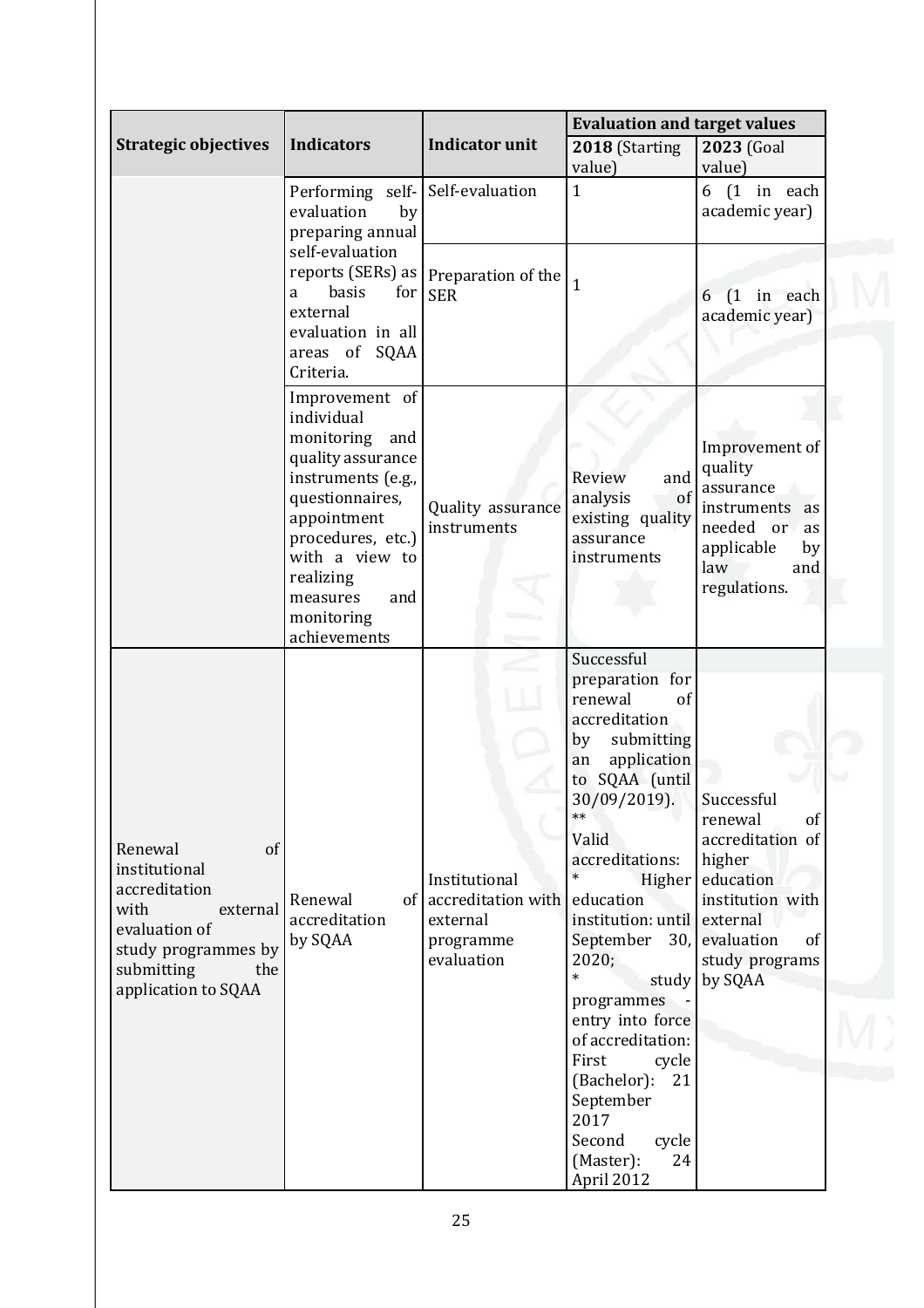|                                                                                                                                 |                                                                                                                                 |                                                         | <b>Evaluation and target values</b>                                                                           |                                                                                                           |  |
|---------------------------------------------------------------------------------------------------------------------------------|---------------------------------------------------------------------------------------------------------------------------------|---------------------------------------------------------|---------------------------------------------------------------------------------------------------------------|-----------------------------------------------------------------------------------------------------------|--|
| <b>Strategic objectives</b>                                                                                                     | <b>Indicators</b>                                                                                                               | <b>Indicator unit</b>                                   | 2018 (Starting                                                                                                | 2023 (Goal                                                                                                |  |
|                                                                                                                                 |                                                                                                                                 |                                                         | value)<br>Third<br>cycle                                                                                      | value)                                                                                                    |  |
|                                                                                                                                 |                                                                                                                                 |                                                         | (Doctoral):<br>24<br>April 2012                                                                               |                                                                                                           |  |
| Accreditation<br>of<br>education<br>higher<br>institution changes                                                               | Annexation<br><sub>of</sub><br>AMEU - ISH to<br><b>AMEU - ECM</b>                                                               | Change of higher<br>education<br>institution            | <b>AMEU</b><br>ISH.<br>Faculty<br>of<br>Graduate<br><b>Studies</b><br>in<br>Humanities                        | <b>AMEU - Faculty</b><br>of Humanities,<br>Institutum<br>Studiorum<br>Humanitatis,<br>Ljubljana           |  |
| Systematic<br>care for<br>updating<br>curricula<br>and introducing new,<br>interdisciplinary<br>content in the study<br>process | Study<br>programmes:<br>Undergraduate<br>level:<br>Humanities<br>Master's level:<br>Humanities<br>Doctoral level:<br>Humanities | Curricula                                               | Updating<br>curricula                                                                                         | If necessary                                                                                              |  |
|                                                                                                                                 | Student<br>satisfaction<br>index on the<br>implementation<br>of studies                                                         | Value from 1 to 5                                       | 3.83                                                                                                          | 4.0                                                                                                       |  |
| the<br>Increase<br>in<br>satisfaction<br>student<br>index                                                                       | Index of student<br>satisfaction with<br>the<br>work<br>of<br>lecturers                                                         | Value from 1 to 5                                       | 4,84                                                                                                          | 4.9                                                                                                       |  |
|                                                                                                                                 | Meeting<br>expectations                                                                                                         | Value from 1 to 5                                       | 3.7                                                                                                           | 4.0                                                                                                       |  |
|                                                                                                                                 | Satisfaction with<br>premises<br>and<br>equipment                                                                               | Value from 1 to 5                                       | 4.5                                                                                                           | 4.6                                                                                                       |  |
|                                                                                                                                 | Monitoring<br>the<br>students'<br>load                                                                                          | Load                                                    | Monitoring the<br>load<br>in<br>the<br>framework of<br>self-evaluations<br>and actions for<br>load balancing. | Possible<br>relief<br>for students by<br>updating study<br>programmes.                                    |  |
|                                                                                                                                 | of modern<br>Use<br>innovative<br>and<br>teaching<br>and<br>learning<br>forms<br>and methods                                    | Forms<br>of<br>methods<br>teaching<br>and I<br>learning | Introducing and<br>and using<br>active<br>forms<br>and<br>methods<br>of  <br>teaching<br>and  <br>learning.   | Introducing and<br>using<br>modern<br>and innovative<br>teaching<br>and<br>learning forms<br>and methods. |  |
|                                                                                                                                 | Establishment<br>and                                                                                                            | Tutoring                                                | Preparing to set Established<br>up                                                                            | a tutoring<br>at                                                                                          |  |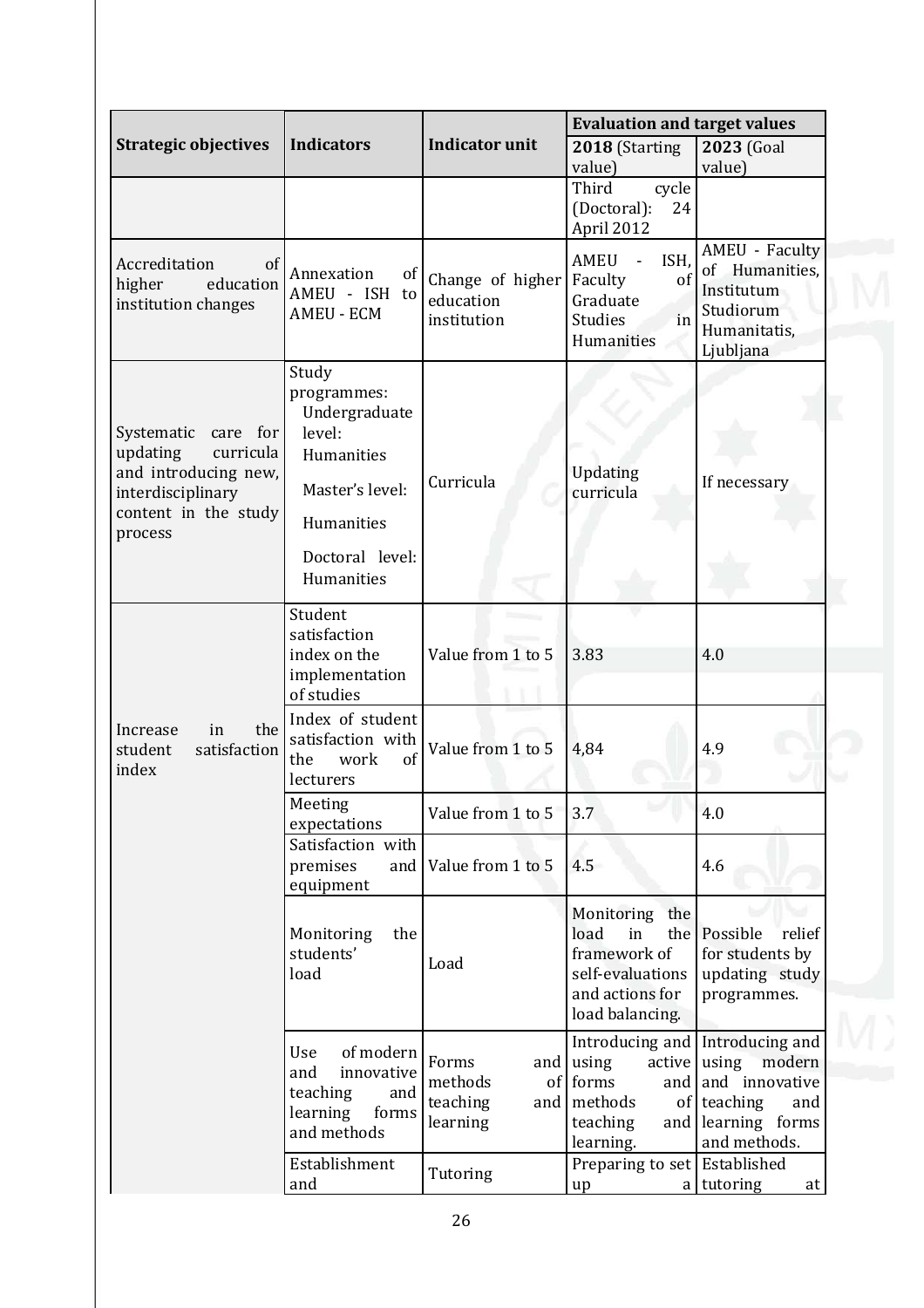|                                                                                                |                                                                                                                                                                                                                                                                                                   |                                                                                                                                                                       | <b>Evaluation and target values</b>                                                                                                                                       |                                                                                                                                                                                                                                               |
|------------------------------------------------------------------------------------------------|---------------------------------------------------------------------------------------------------------------------------------------------------------------------------------------------------------------------------------------------------------------------------------------------------|-----------------------------------------------------------------------------------------------------------------------------------------------------------------------|---------------------------------------------------------------------------------------------------------------------------------------------------------------------------|-----------------------------------------------------------------------------------------------------------------------------------------------------------------------------------------------------------------------------------------------|
| <b>Strategic objectives</b>                                                                    | <b>Indicators</b>                                                                                                                                                                                                                                                                                 | <b>Indicator unit</b>                                                                                                                                                 | 2018 (Starting<br>value)                                                                                                                                                  | 2023 (Goal<br>value)                                                                                                                                                                                                                          |
|                                                                                                | implementation<br>of<br>a<br>tutoring<br>system at AMEU-<br><b>ISH</b>                                                                                                                                                                                                                            |                                                                                                                                                                       | tutoring system<br>at AMEU-ISH.                                                                                                                                           | AMEU-ISH<br>in<br>accordance<br>with the<br><b>Tutorial System</b><br>Policy at AMEU-<br>ISH.                                                                                                                                                 |
|                                                                                                | Establishment of<br>the Alumni Club Alumni Club<br>AMEU-ISH.                                                                                                                                                                                                                                      |                                                                                                                                                                       | Preparing<br>for<br>the<br>establishment<br>of the Alumni<br>Club AMEU<br>$\sim$<br>ISH,<br>following<br>the example of<br>the<br><b>AMEU</b><br>ECM.                     | Operation of the<br>Alumni Club of<br>AMEU-ISH                                                                                                                                                                                                |
|                                                                                                | Implementation<br>of activities of the<br>Career Center for<br>the purpose of<br>career<br>counselling<br>and<br>development of<br>the competencies<br><sub>of</sub><br><b>AMEU-ISH</b><br>students                                                                                               | <b>Career Center</b>                                                                                                                                                  | Engaging in the<br>activities of the AMEU<br>Career<br>Center<br>Alma Mater                                                                                               | Active<br>participation of<br><b>ISH</b><br>within the Alma<br>Mater<br>Career<br>Center                                                                                                                                                      |
| Increasing satisfaction<br>for<br>and<br>concern<br>employees'<br>development at AMEU<br>- ISH | The exercise of<br>personnel<br>policies (annual<br>staffing plan with<br>data<br>the<br>on<br>number of full-<br>time,<br>complementary<br>and<br>contract<br>employees<br>and<br>planned increase<br>in the number of<br>employees)<br>in<br>the<br>field<br>of<br>education<br>and<br>research | Number of full - framework<br>employees the<br>time<br>and<br>contracted higher researchers,<br>education<br>teachers,<br>$\overline{co}$ -<br>workers<br>researchers | employees<br>12<br>(7)<br>within the<br>3<br>program,<br>professors,<br>$\mathbf{1}$<br>young<br>and researcher); 10<br>staff<br>contract<br>(high<br>school<br>teachers) | 12 full-time and<br>10<br>contract<br>employees<br>of (education and<br>research research),<br>otherwise<br>depending<br>on<br>the number of<br>students<br>enrolled or the<br>number<br><sub>of</sub><br>research<br>projects carried<br>out |
|                                                                                                | Number<br>of<br>trainings<br>for<br>employees<br>Alma<br>Mater<br>(AMEU-ECM,<br><b>AMEU-ISH</b><br>and  <br>AMEU-Dance<br>Academy)                                                                                                                                                                | at Number<br>of<br>trainings<br>per<br>employee<br>per<br>year                                                                                                        |                                                                                                                                                                           | $\overline{2}$                                                                                                                                                                                                                                |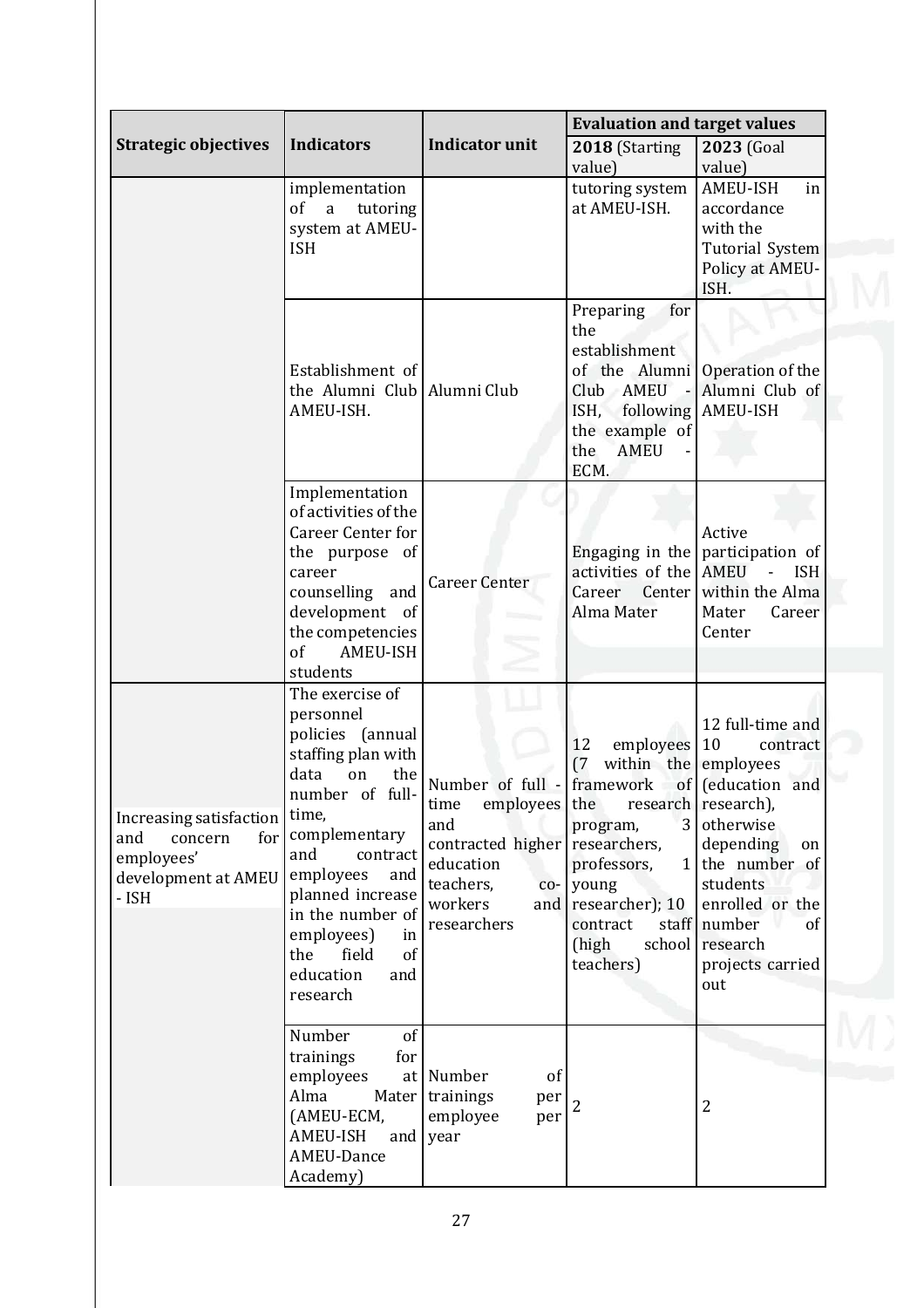|                                                       |                                                                                                                                                                      |                                              | <b>Evaluation and target values</b> |                                                                                                       |  |
|-------------------------------------------------------|----------------------------------------------------------------------------------------------------------------------------------------------------------------------|----------------------------------------------|-------------------------------------|-------------------------------------------------------------------------------------------------------|--|
| <b>Strategic objectives</b>                           | <b>Indicators</b>                                                                                                                                                    | <b>Indicator unit</b>                        | 2018 (Starting<br>value)            | 2023 (Goal<br>value)                                                                                  |  |
|                                                       | Alma<br>Average<br>Mater<br>Professional<br>Satisfaction<br>(AMEU-<br>Score<br>ECM, AMEU-ISH<br>and AMEU-Dance<br>Academy)                                           | Value from 1 to 5                            | 3.88                                | 4.3                                                                                                   |  |
|                                                       | Average<br>satisfaction<br>rating of Alma<br>Mater<br>teaching<br>staff<br>(AMEU-<br>ECM, AMEU-ISH<br>and AMEU-Dance<br>Academy)                                     | Value from 1 to 5                            | 4,22                                | 4.3                                                                                                   |  |
|                                                       | Number of social<br>events for AMEU<br>employees<br>(AMEU-ECM,<br><b>AMEU-ISH</b><br>and<br>AMEU-Dance<br>Academy)                                                   | Number of events<br>per year                 | $\overline{4}$                      | 4                                                                                                     |  |
|                                                       | Involvement<br>of<br>visiting<br>top<br>higher education<br>with<br>teachers<br>appropriate<br>election<br>in<br>teaching<br>or research title                       | The number                                   | $\overline{2}$                      | Number<br>included under<br>the<br>establishment<br>plan                                              |  |
| Ensuring pedagogical<br>research<br>and<br>excellence | New election in<br>pedagogical<br>or research title                                                                                                                  | Number of new<br>elections to the 7<br>title |                                     | Number<br>of<br>elections to the<br>title<br>in<br>accordance<br>with<br>the<br>establishment<br>plan |  |
|                                                       | Publications<br>in<br>the<br>most<br>prominent<br>scientific<br>journals<br>according to the<br>Bibliographic<br>Indicators<br>of<br>ARRS<br>Research<br>Performance | Excellence Points 1105.26 (2013-<br>(A'')    | 2018)                               | > 1300                                                                                                |  |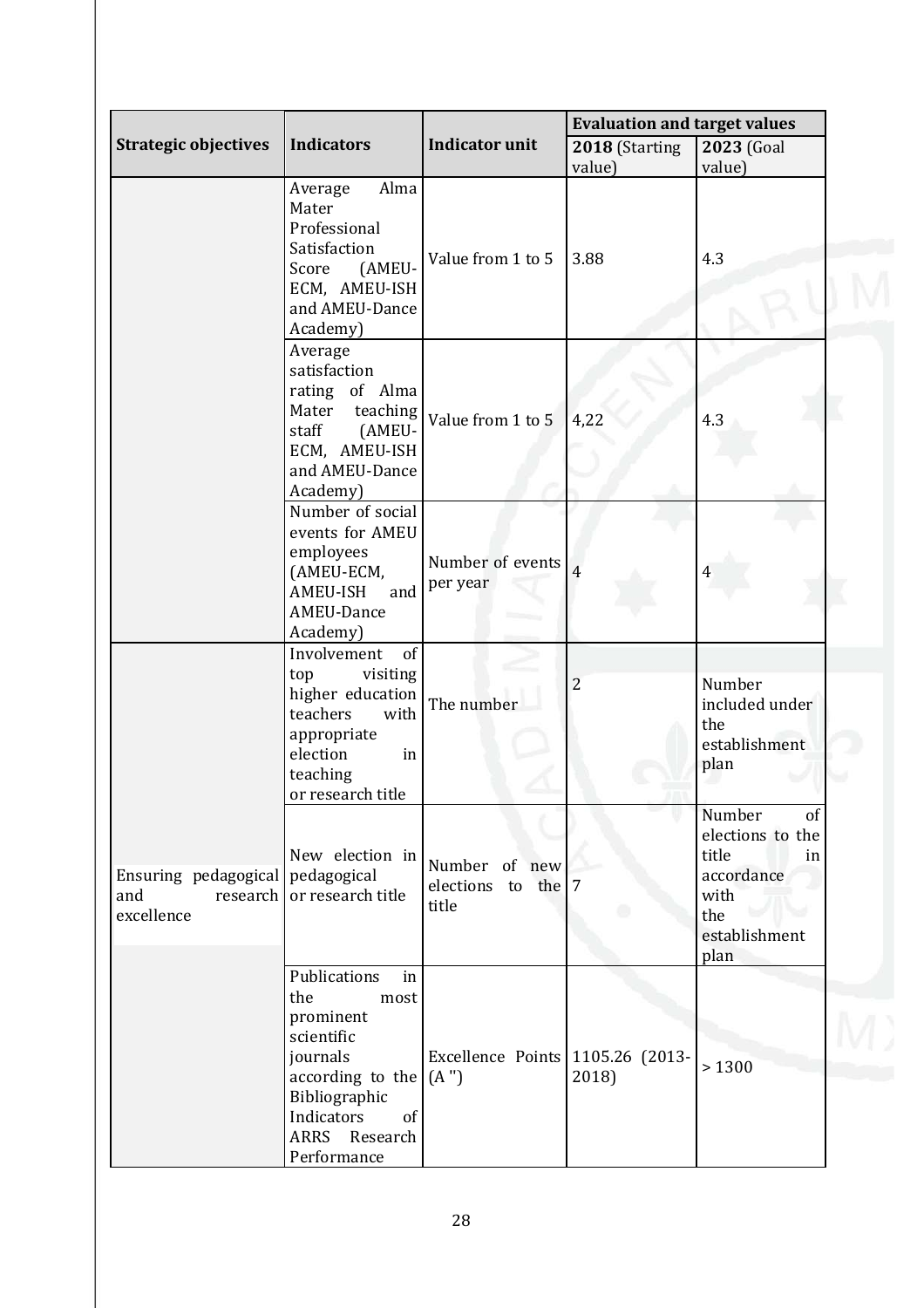|                             |                                                                                                       |                       | <b>Evaluation and target values</b> |                      |
|-----------------------------|-------------------------------------------------------------------------------------------------------|-----------------------|-------------------------------------|----------------------|
| <b>Strategic objectives</b> | <b>Indicators</b>                                                                                     | <b>Indicator unit</b> | 2018 (Starting<br>value)            | 2023 (Goal<br>value) |
|                             | (cumulatively, in<br>the last 5 years)                                                                |                       |                                     |                      |
|                             | Proportion<br>of<br>tuition revenue<br><i>(including</i><br>$co-$<br>funded doctoral<br>studies)      | Share $(\%)$          | 36%                                 | 40%                  |
| Financial stability         | Proportion<br>of<br>revenue<br>from<br>acquired<br>research projects<br>and the research<br>programme | Share (%)             | 64%                                 | 60%                  |
|                             | Number<br>of<br>financially<br>successful study<br>programmes                                         | The number            | 1/3                                 | 3/3                  |

### **Strategic orientation 5: Promotion of educational and research activity of AMEU - ISH**

| <b>Strategic</b>                                                                       | <b>Indicators</b><br><b>Indicator unit</b>                                                             |                                                                | <b>Evaluation and target values</b>                                                                    |                                                                                                                   |
|----------------------------------------------------------------------------------------|--------------------------------------------------------------------------------------------------------|----------------------------------------------------------------|--------------------------------------------------------------------------------------------------------|-------------------------------------------------------------------------------------------------------------------|
| objectives                                                                             |                                                                                                        |                                                                | 2018 (Starting                                                                                         | 2023 (Goal                                                                                                        |
|                                                                                        |                                                                                                        |                                                                | value)                                                                                                 | value)                                                                                                            |
| Strengthening<br>the<br>promotion<br>by                                                | Informing<br>the<br>public about the Posts on<br>faculty's work faculty website<br>and<br>development. |                                                                | Keep up to date<br>on all major<br>AMEU-ISH<br>events on the<br>faculty's<br>website.                  | Prompt public<br>information<br>and<br>updating posts<br>on the<br>faculty's<br>website on<br>important<br>events |
| informing<br>the                                                                       |                                                                                                        |                                                                |                                                                                                        | AMEU-ISH.                                                                                                         |
| public about<br>the<br>educational<br>and<br>research activity of<br><b>AMEU - ISH</b> | Informing<br>the<br>public<br>about<br><b>AMEU-ISH</b>                                                 | Posts on Facebook page                                         | Activation of<br>the separate<br><b>AMEU-ISH</b><br>Facebook page                                      | Regular<br>publicity                                                                                              |
|                                                                                        | activity through<br>social networks                                                                    | Posts on other social<br>networks<br>(Twitter, LinkedIn, etc.) | Activation<br>of<br>other<br>accounts<br>social<br><sub>on</sub><br>for<br>networks<br><b>AMEU-ISH</b> | through social<br>networks.                                                                                       |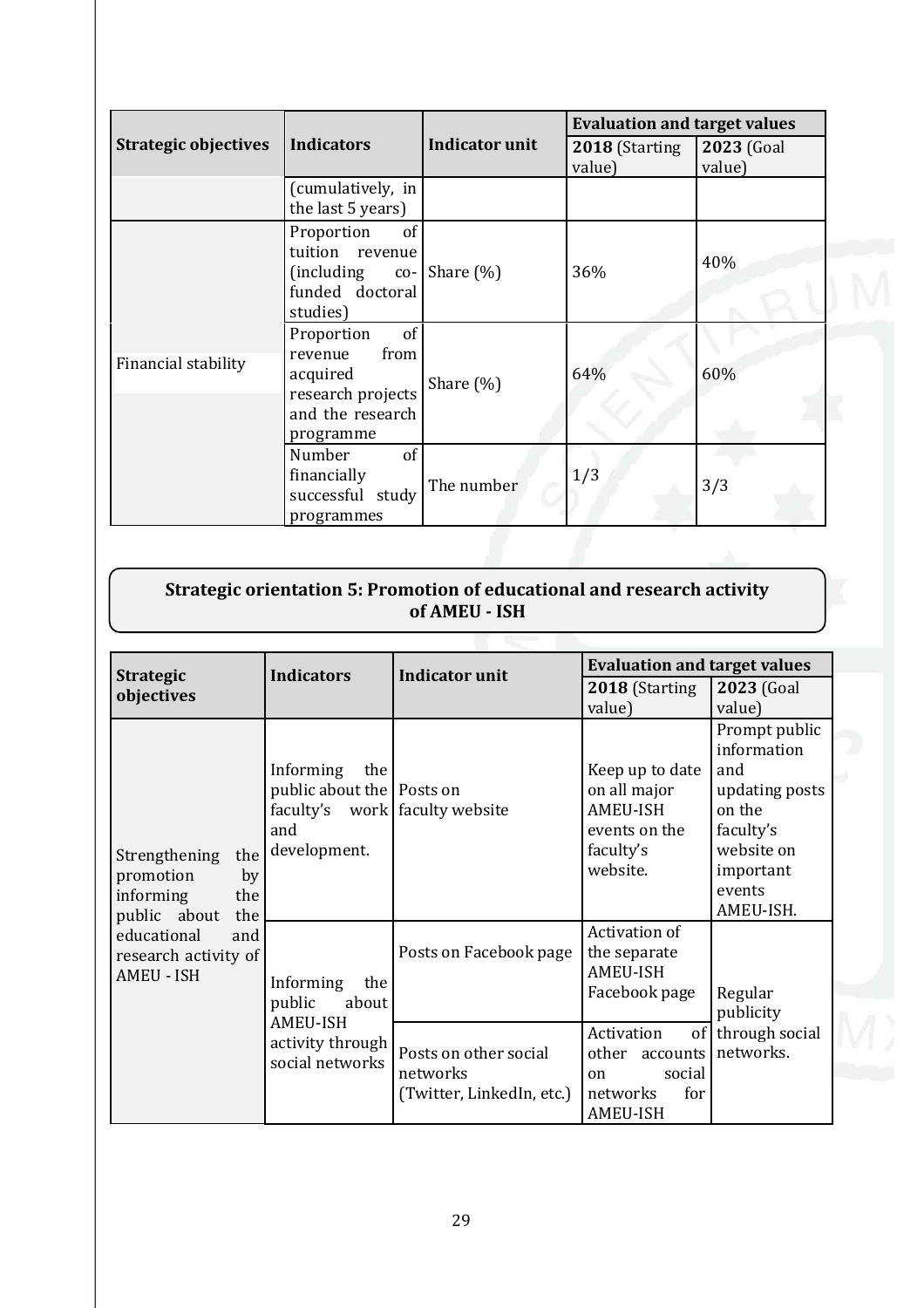| <b>Strategic</b> | <b>Indicators</b>                                                                                                                                                                          | <b>Indicator unit</b>                                                                          | <b>Evaluation and target values</b>                                                                           |                                                                                                        |  |
|------------------|--------------------------------------------------------------------------------------------------------------------------------------------------------------------------------------------|------------------------------------------------------------------------------------------------|---------------------------------------------------------------------------------------------------------------|--------------------------------------------------------------------------------------------------------|--|
| objectives       |                                                                                                                                                                                            |                                                                                                | 2018 (Starting<br>value)                                                                                      | 2023 (Goal<br>value)                                                                                   |  |
|                  | Information on<br>educational<br>options                                                                                                                                                   | Information<br>days<br>number                                                                  | $\overline{2}$<br>information At least 12<br>days<br>academic year.                                           | per information<br>days to 2023.                                                                       |  |
|                  | Participation in<br>fairs<br>Attendance at<br>other<br>and<br>fairs and others<br>promotional<br>promotional activities<br>in<br>activities<br>(at home, abroad)<br>Slovenia<br>and abroad | Presentation<br>at Informativa<br>fair,<br>fairs<br>abroad, etc.                               | Enhanced and<br>systematic<br>promotion<br>of<br>higher<br>education<br>institution and<br>study<br>programs. |                                                                                                        |  |
|                  | Informing<br>the<br>environment<br>about research<br>achievements<br><b>AMEU - ISH</b>                                                                                                     | Publications in<br>periodicals and books                                                       | Regular<br>dissemination<br>of<br>research<br>achievements in<br>print<br>media<br>(domestic,<br>foreign)     | Regular<br>dissemination<br>of<br>research<br>achievements<br>in print media<br>(domestic,<br>foreign) |  |
|                  |                                                                                                                                                                                            | Posts in other media<br>(online media, radio and<br>TV shows and events,<br>exhibitions, etc.) | Regular<br>dissemination<br>of other<br>research<br>achievements                                              | Regular<br>dissemination<br>of other<br>research<br>achievements                                       |  |

# <span id="page-29-0"></span>**MONITORING AND UPDATING THE STRATEGIC PLAN**

The systematic monitoring, control and updating of the 2018-2023 AMEU-ISH Strategic Plan and its strategic orientations include:

• Continuous monitoring and control over the implementation of strategic orientations (and related strategic goals), and thus quality assurance and continuous improvement of the pedagogical, research and development and management process,

• reviewing, evaluating and reporting to internal, institutional competent authorities as well as external institutions,

• preparation of the annual work program based on the strategic objectives defined; and

• an annual review of potential changes to the strategic plan's starting points (e.g. potential new environmental factors (PEST analysis) or internal and external factors covered by the SWOT analysis that could significantly affect the implementation of the strategic plan.